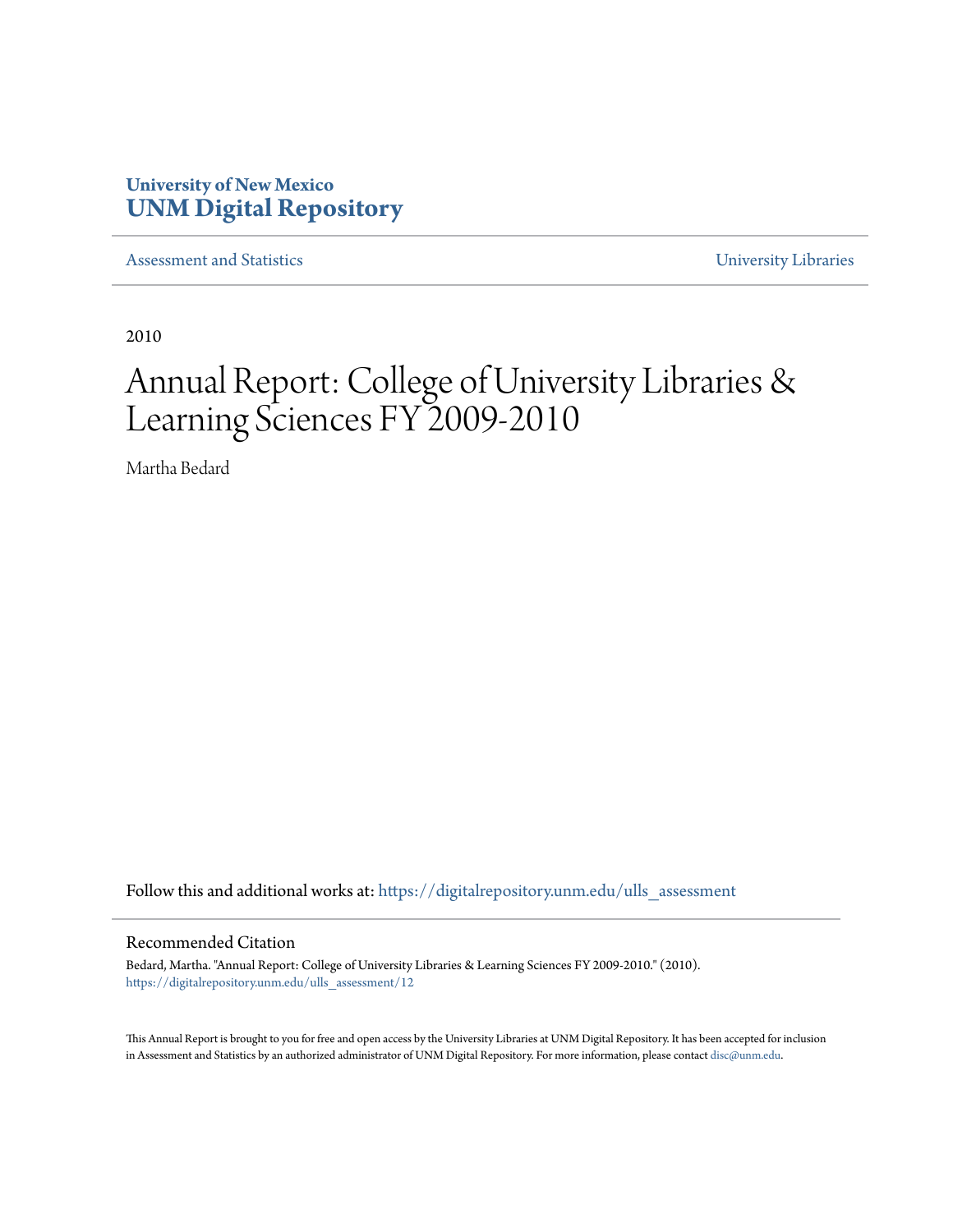#### **University Libraries Annual Report Martha Bedard, Dean of University Libraries**

University Libraries (UL) serves every undergraduate, graduate student, Continuing Education student, Evening and Weekend Degree student, faculty member and staff member. Nearly 1.5 million visits were paid to the UL this past year  $-$  a 40% increase over the last 2 years. Nearly 3 million visits were paid to the library website which does not include a count of visits paid to the many subsidiary sites we maintain.

The physical library is comprised of Zimmerman Library, Centennial Science and Engineering Library, Fine Arts & Design Library, Parish Memorial Library for Business and Economics, and the Center for Southwest Research and Special Collections. The library hosts an extensive set of web pages that provide online services and electronic collections 24/7. University Libraries is also taking a lead role in licensing e-resources for the UNM branch campuses and providing information services at the new UNM West Campus in Rio Rancho.

# **Collections** Over 3 million cataloged volumes Over 58,000 electronic journals subscriptions 2,000 print journal subscriptions 348,149 ebooks 663,000 government documents 14.728 linear feet of manuscripts and archives 235,000 maps 37,000 audio materials 9300 film and video items Over 77,000 items in 447 digital collection and much more

**Technology** 73 laptops 300 desktop computers printers, copiers and microform readers 6 learning labs for library instruction 47 group study rooms wireless connectivity in all locations

# **Instruction and Reference**

803 classes taught 13,363 students in the above 24,000 reference questions answered 15 service points including Ask a Librarian 134 hours of open facilities

The University Libraries is the largest academic library system in the state with the most print and electronic resources as well as the most space for students. University Libraries is a member of the prestigious Association of Research Libraries. Members of the Association of Research Libraries must meet an exacting set of standards before being granted membership. The ARL Library Investment Index is a summary measure of relative size among the university members of the Association and reflects investments made in research libraries. For the fiscal year 2008/2009 UNM Libraries ranked 72nd out of 114 members. In the previous 2 years, 2007/2008 and 2006/2007, UNM ranked 59th.

Despite Budget cuts totaling over  $$1.5$  million in the last three years the library is still able to provide a high level of service to the UNM community and our users are highly satisfied with our services. Lack of materials is a consistent criticism which we try to address through consortial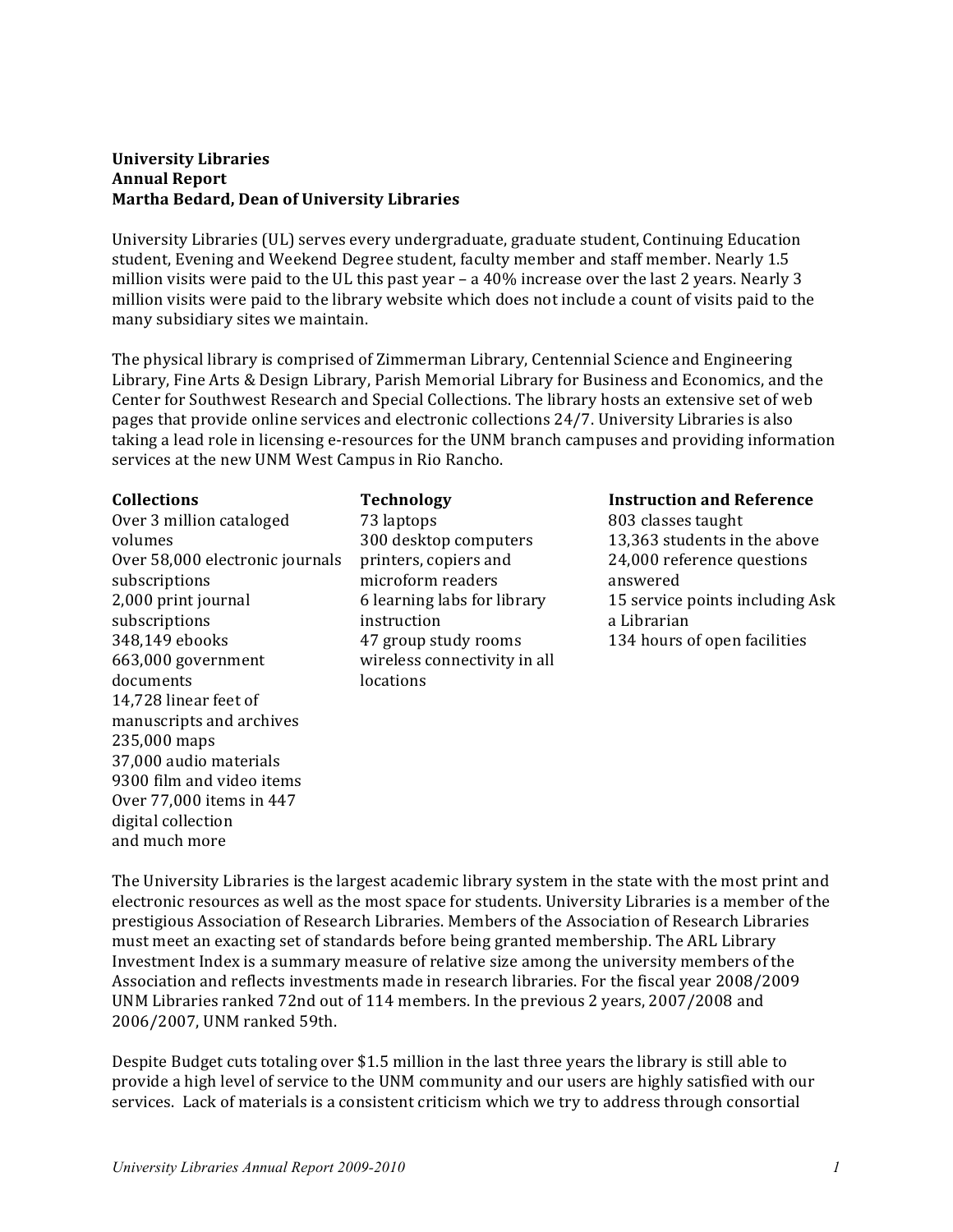buying and regular review of what is being purchased to be sure funds are being spent on the right books and journals.

Summary of Key Service Statistics

#### Circulation of Materials

The University community checked out 222,015 items from the library during the year 2009-2010. In addition to our physical books, the library has licensed almost 350,000 electronic books which are available through our catalog for use at home at any time.

# Unique Digital Collections Usage

The University Libraries have instituted a large-scale effort to digitize the unique collections that the library holds so that they are widely available. New Mexico's Digital Collections are digitized materials from libraries, archives and museums in New Mexico. The digital repository called LoboVault was developed for the entire University to use for its intellectual output.

# Inter Library Loan Usage

The universe of scholarly materials is so large that no university owns it all. University Libraries belongs to several lending consortia which allow patrons to obtain materials from other libraries through our interlibrary loan program. Books are delivered from one university to another and articles are scanned and made available electronically within 24 hours in most cases. This program is very popular with scholars and is often mentioned during our surveys as a wonderful service. During the last fiscal year 30,473 items were borrowed and 27,973 items were lent.

# Reserves Usage

Instructors can place class materials on reserve. The books are on short-term loan periods so they are available to a large group of students. In addition, the library maintains a large electronic reserve system that includes digitized versions of books chapters, articles, and other class materials. This service is widely used since it is available 24/7 from the UL website. In the last fiscal year there were 962,104 downloads.

# Group Study Room Usage

University Libraries began keeping usage statistics for study rooms in 2010, when we implemented a new reservation system that keeps statistics for every room in every library. Since June 2010:

| Fine Arts & Design Library | 8 rooms  | 963 reservations                                  |
|----------------------------|----------|---------------------------------------------------|
| Parish Memorial Library    | 9 rooms  | 1,459 reservations                                |
| Zimmerman Library          | 17 rooms | 4,982 reservations                                |
| Centennial Science &       | 13 rooms | mix of open and reserved rooms – no reliable data |
| <b>Engineering Library</b> |          |                                                   |

# Computer and Laptop Usage

We have over 300 computers available for student use and have 73 laptops for checkout by students. Our computers are in constant demand in all four libraries.

# Reference and Information Services Usage

The University Libraries runs an Ask a Librarian service that has  $24/5$  phone, chat and email service from Sunday Noon - Friday at 5:00 and 10-6 on Saturday. It also maintains a database of answers to questions though the UNM Fast Info system. In addition, there are service desks in all of the libraries where staff answer questions and help patrons find what they need. In the last fiscal year there were 24,338 transactions.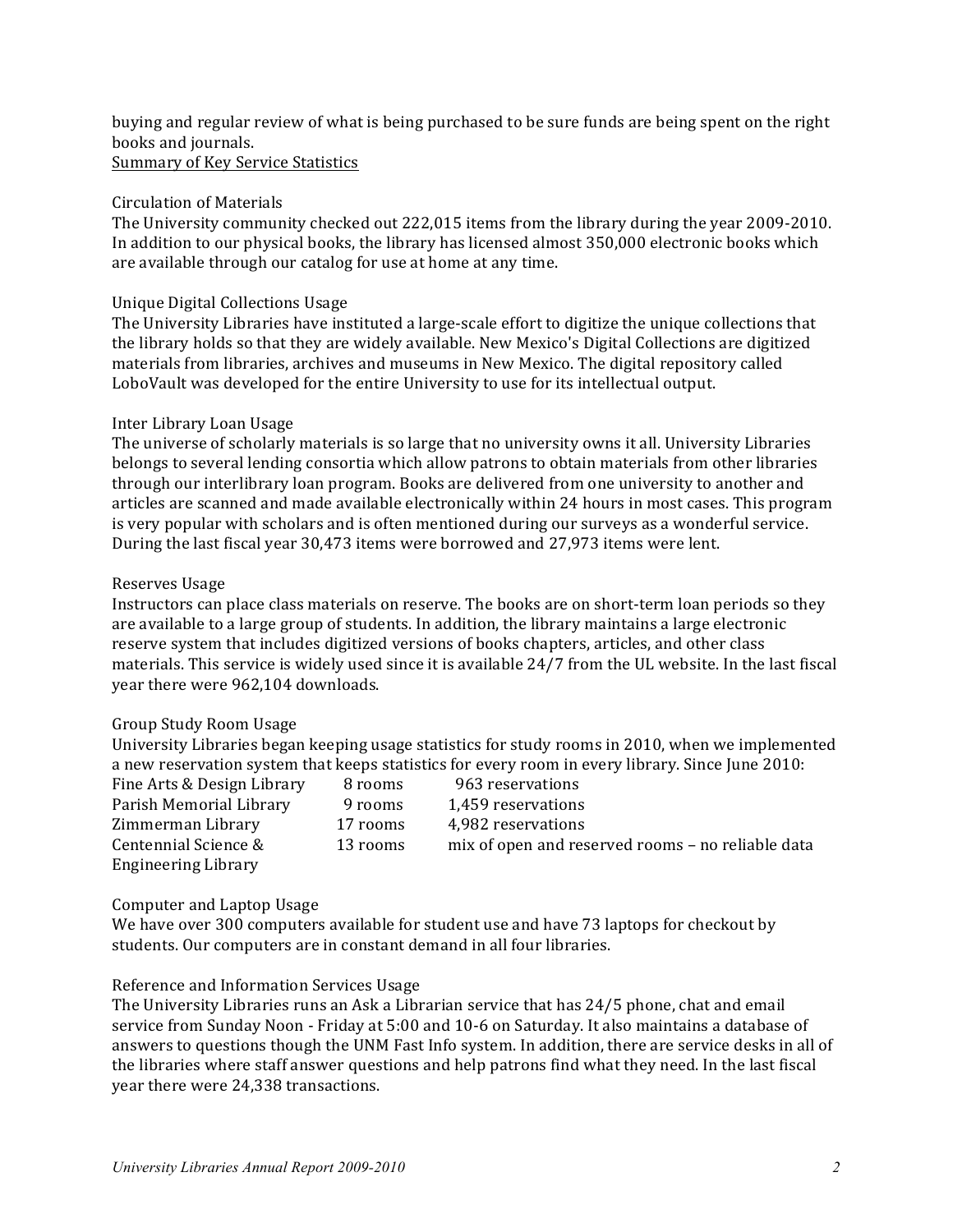#### Virtual Collections and Services Usage

The University Libraries licenses many searchable electronic databases, journals, and primary research materials for our community. During the previous fiscal year there were approximately 3.5 million searches in these databases and 1.5 million articles downloaded. In addition, the library's web page and catalog were visited almost 3 million times.

#### Web Page Usage

University Libraries provides web pages that serve as access to collections and services, reference tools, and finding aids. In 2009/2010, the library's web site had 418,179 unique visitors make 1,351,497 visits to 3,038,598 web pages.

#### Instruction

Library instruction sessions are an integral part of the student's curriculum at UNM. Every freshman attends at least one hands-on session and upper division and graduate students have classes that are tailored to their needs and integrated into their programs. During the last fiscal year there were 803 sessions that reached 13,363 students.

#### Summary of Key Survey Statistics

#### Exit Surveys

In Fall 2010, University Libraries conducted exit surveys at the Centennial Science & Engineering Library and the Fine Arts & Design Library. We were interested in seeing how students and faculty used the library and whether they got what they needed. As in the earlier exit interviews in Parish Memorial Library and Zimmerman Library in 2009, we found that students came to the library to study, use computers, conduct research, use library materials, and take classes.

#### Instruction Surveys

At the end of instruction sessions in which we teach students how to conduct library research, the librarian asks students to fill in a brief survey. Typical results show the vast majority of students find the librarians and the web pages helpful to their research. For example, over 95% of all students who take our classes and responded to the survey "feel more confident doing library research as a result of this library session."

#### Reference Surveys

Occasionally, University Libraries conducts a Reference Question Survey in order to inform staffing, training, collection, and web development needs as well as to gauge satisfaction. The most recent took place in October, 2010, with overall satisfaction at 93%.

#### **Future Plans**

The University Libraries and academic libraries are in transformational times. The UL is constantly adapting and innovating to meet the needs of our customers. However, we have identified certain principles that remain constant despite all the changes taking place in technology, academia, and the general economy. These core principles are:

- Do the right things with less
- Meet our customers where they are
- Use data to inform our decisions
- Provide services and resources that are student centered

#### Our Goals are: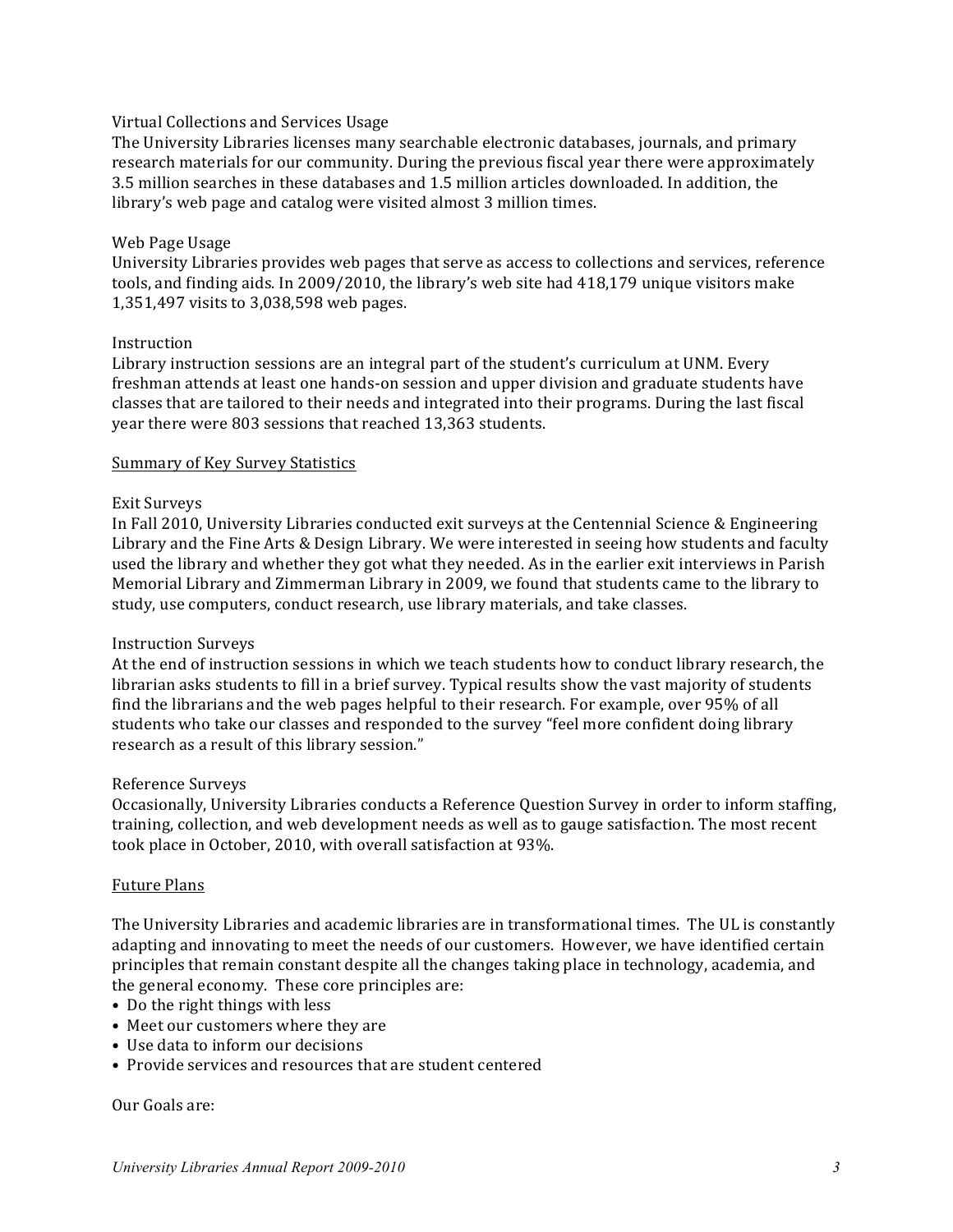Materials & Collections

- Continually provide, improve, and adapt the materials and collections offered by the UL to meet the requirements and demands of our customers
- Make materials and collections easily discoverable and improve efforts to maximize their usefulness
- Identify and focus resources on areas of strength

Research & Outreach

Offer the support and assistance to improve and enhance the productivity and quality of scholarly output by UNM's faculty, graduate and undergraduate students, and other scholars

• Be a proactive partner for research endeavors in our own and others academic disciplines Instruction & Learning

• Promote and foster the skills and conceptual frameworks required for lifelong learning by current and future UNM students

Electronic Services

Provide useful, innovative, and secure electronic services paying close attention to the user experience

Physical Places

- Provide attractive, functional and state-of-the-art physical places
- Preservation and security of materials

University Libraries commitment to student success is at the heart of every decision we make from how long we stay open to what goes on the web pages. University Libraries provides vital information and services to the UNM students, faculty, staff and community members. During the Higher Learning Commission's recent accreditation visit, the library was recognized as the most customer service oriented unit on campus. The positive reviews came from students and faculty during the course of interviews and meetings held by the Higher Learning Commission's Review Team on campus. However we know there is room for improving services and efficiencies. Currently we are investigating a cooperative state-wide book delivery system in order to reduce the amount we spend on UPS and FedEx fees for Inter Library Loan deliveries. We are continuing to work with our campus partners on reducing printing costs while still providing limited free printing for students. We recently negotiated an arrangement with University Services to begin receiving a share of the profits from the Starbucks located in the library. We expect to continue to be a leader in the state in providing services and facilities of high quality.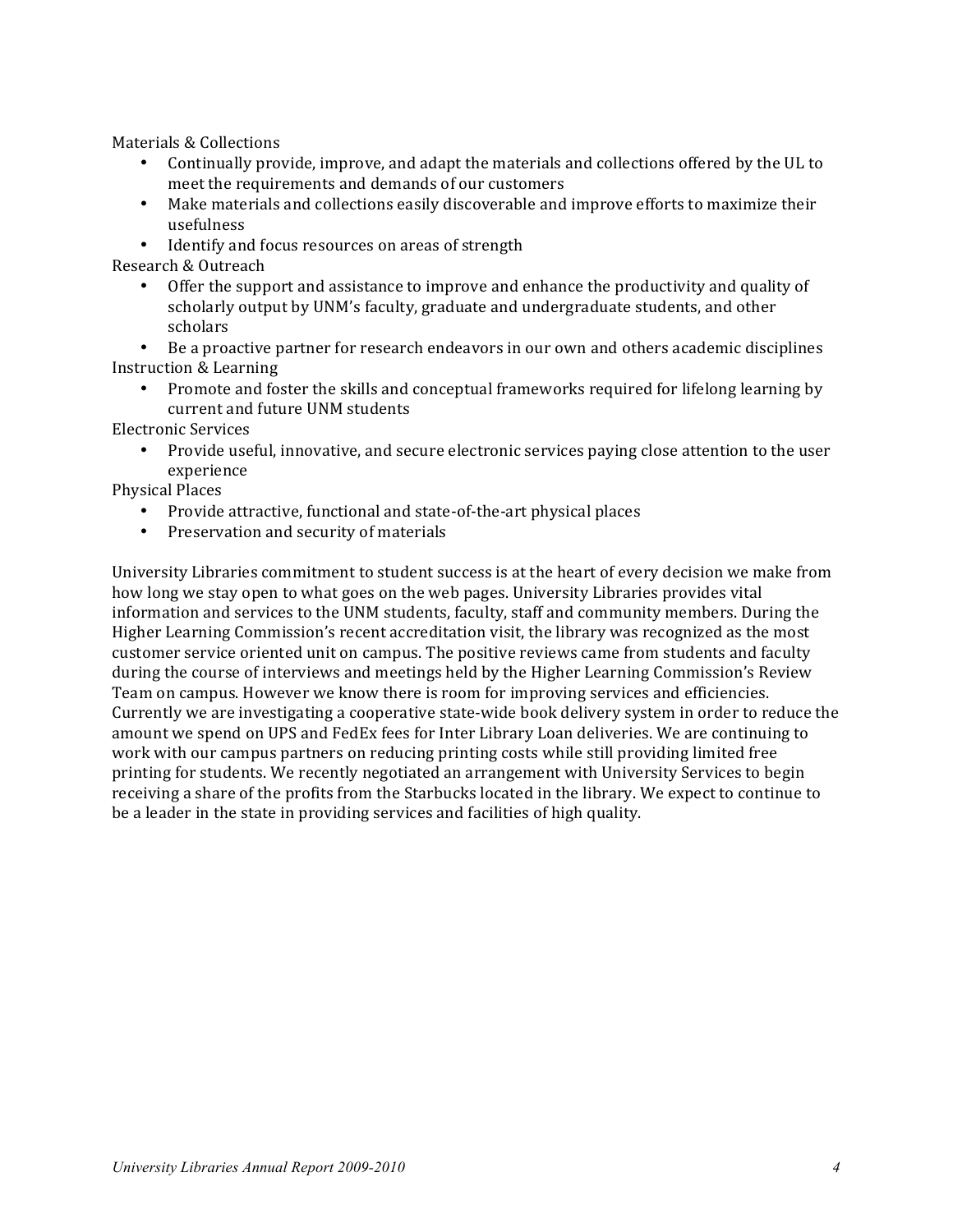# **University of New Mexico, University Libraries July 1, 2009-June 30, 2010 Fran Wilkinson, Deputy Dean of University Libraries**

# **Significant Developments: Administrative Services Units Reporting to the Deputy Dean**

The Administrative Services division comprises two teams (Budget and Cost Management and Employee Resources) and the Assistant to the Deputy Dean of University Libraries. The Administrative Support Team, previously led by the Assistant to the Deputy Dean, was transferred to the Assistant to the Dean in April 2010.

All three unit team leaders attended the UL "Leadership Academy" as part of the University Libraries overarching internal priority for effective UL managers.

*Staff Hiring Plan:* To further the University Libraries' strategic priorities during the University's staff "pause and hold" period, Dean Martha Bedard appointed a Staff Hiring Plan Task Force; members included: Nancy Dennis, Steven Harris, Mike Kelly, and Fran Wilkinson (chair). The Task Force analyzed the short-term staffing needs of the University Libraries in the context of current staff vacancies, while considering the priorities identified in the UL Strategic Framework 2015 document. Task Force recommendations were made in May 2010, supported by Dean's Cabinet, and approved by the Provost. As a result, a total of eight iob analysis questionnaires went forward the UNM Human Resources and six positions were approved to be hired in early fiscal year  $2010/11$ , with two positions approved to be backfilled.

*The Administrative Support Team (AST)* staff provided support to the Dean, Deputy Dean, Associate Deans, Director of Information Technology, and the Managers of Employee Resources and Facilities Services. Staff in this unit contributed significant support (research, data collection and analysis, report preparation, project implementation) for several key projects that included: support for ULwide strategic planning retreats (Dean's Cabinet, UL Faculty, and UL Staff); support for ULsponsored workshops: CLIR, GWLA/RSDD, and RMRIUG; transitional support for new UL Director of Development, Niña Johnson; support for hiring and orientation of new Assistant to the Dean; search coordination for UL Faculty Searches including: Digital Initiatives Librarian, Data Librarian for Humanities and Social Studies, Data Librarian for Science & Engineering, and Access Services Lecturer; search support for multiple staff hires; coordination for UL H1N1 Absence Reporting; provided support for processing faculty progression to Code 3 (Harris) and faculty promotion (Awe); organized and provided support for annual All Staff Party – January 2010; preparation for Web-based Employee Information & Management Database project; and completed training for UNMJobs Department Originator for faculty and staff searches.

*Budget and Cost Management (BCM)* staff supported the Dean and Deputy Dean, Associate Deans and other members of Dean's Cabinet by preparing various financial reports, projections, and analyses, including scenarios for rescission and vacancy savings, as well as preparing information and data to achieve the University Libraries' strategic goals and priorities and for specialized financial presentations for various campus stakeholders. BCM was involved on the backend for the UL Overarching Priority to "Meet users where they are." BCM staff assisted the UL administration with all of the Library initiatives, processing all required resource expenditure requests for these initiatives. BCM completed all required training from UNM-HR/Payroll in a mandatory Accurate Time Reporting on-line training for Time Keepers and Time Approvers and prepared for the Banner 8.0 Upgrade. The BCM Time Keeper reported the H1N1 mandatory UNM on-line absence report on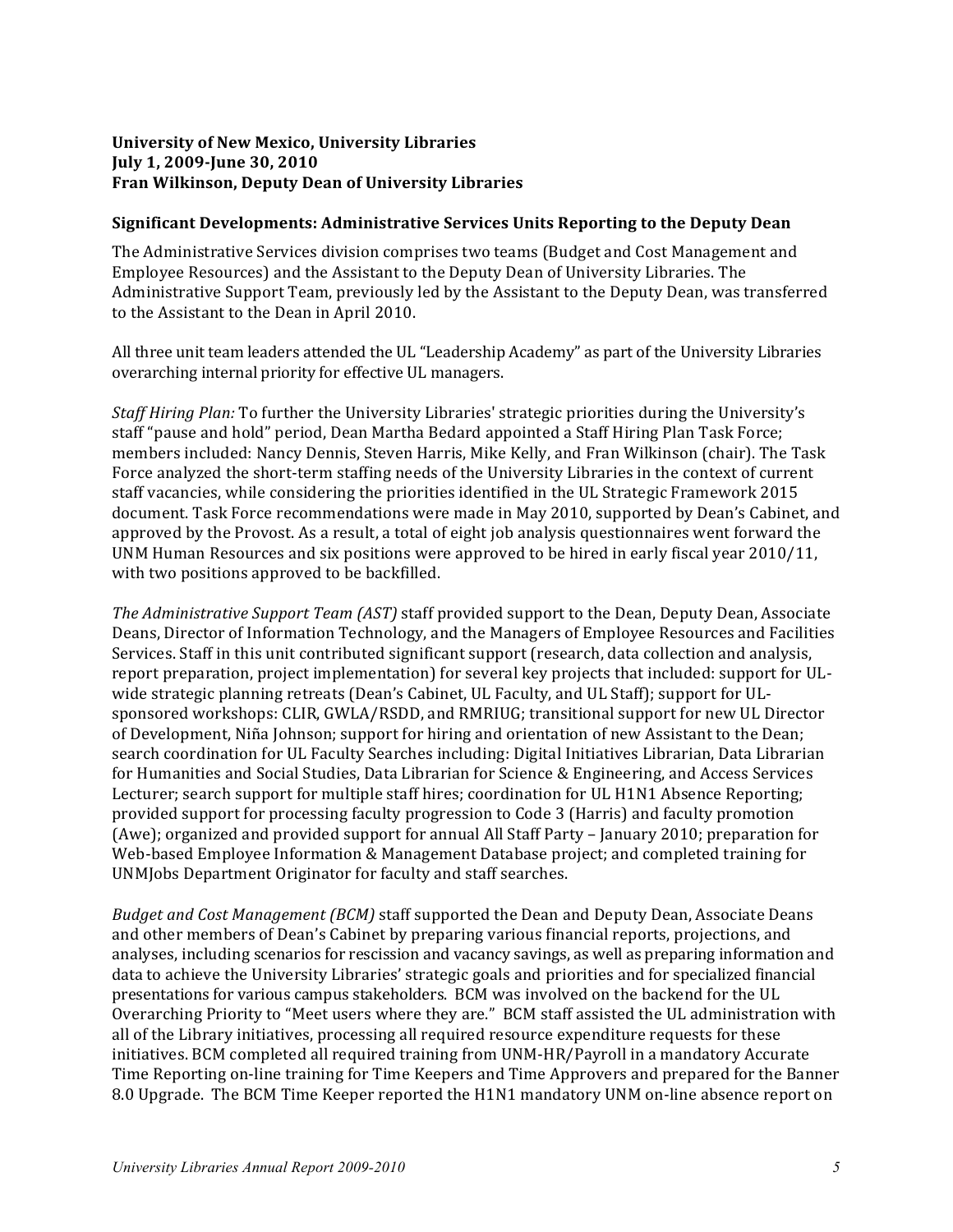a daily basis. BCM collaborated with other units to foster positive working relationships including ILL, CAS, Unrestricted Accounting and IT. The Sr. Fiscal Services Tech conducted a cell phone analysis on plan overages for UL administration. The Accountants provided budget and finance support for new grant awards for the La Donna Harris Collection; La-Energaia: Energy Policy, Regulation, and Dialogue in Latin America; The Care and Preservation of Oversize Artifacts; and the National Digital Newspaper Program. The UL acquired the John Nichols collection, which involved the processing of a special multi-year payment agreement. Unrestricted Accounting required monthly balance sheet reconciliations on all UL accounts receivables. At fiscal year end, the BCM unit was diligent in processing rush expenditures, journal vouchers, budget transfers and allocations to expend all necessary Instruction and General and State Appropriated funds. BCM collaboratively worked with all units involved in finalizing the expenditure reports to close out year end.

*Employee Resources (ER)* continued to provide support for managers and employees and addressed a considerable number of employment issues and concerns again this fiscal year, including performance issues and/or work habit problems, special accommodations, etc. In particular, one personnel issue took eleven months (11) of the fiscal year to resolve. This action included testimony and hearings with outside agencies. With the UNM "pause and hold" on career ladders, only one career ladder (which began before the pause) was completed this fiscal year; however, eight others are being prepared for next fiscal year as part of the UL's Staff Hiring Plan. The UL had a total of two  $(2)$  promotions, seven  $(7)$  faculty and staff new hires, and thirteen  $(13)$  resignations or retirements. Library Employee Resources continued to work closely with employees and managers to create accurate and useful performance reviews, meaningful goals that meet the organization's mission and vision, and career development plans for employees. As usual, the UL had 100% participation in the performance review process. The Employee Resources Manager was as an ex-officio member of the Dean's Career Ladder Task Force where she and the Deputy Dean served as resource personnel to the Task Force. The Manager also completed training for the UNMJobs Department Originator for faculty and staff searches.

#### **Significant Plans and Recommendations for Administrative Services in the Near Future**

The Administrative Support Team (previously led by the Assistant to the Deputy Dean) will be led by the Assistant to the Dean. The Assistant to the Deputy Dean will take over support for Project Management tracking and monitoring. BCM personnel will continue to prepare for the student timesheet generated from the new on-line Time Clock Project initiative. The BCM Manager, working with the Deputy Dean, will provide various scenarios and reports in preparation for a planned 3.2% rescission in Fall 2010 and a possible  $8.2\%$  rebase for FY 2011/12, as well as create various documents for the UL Budget Retreat planned during the early Fall semester. Unit accounting staff will provide the necessary support for several new grants awarded to the UL. The Employee Resources Manager will continue to serve as a member of the UL Training Team to identify and provide appropriate training to establish a "Learning Organization" for library employees as well as conduct, with the Deputy Dean, planning for future Leadership Academy training sessions.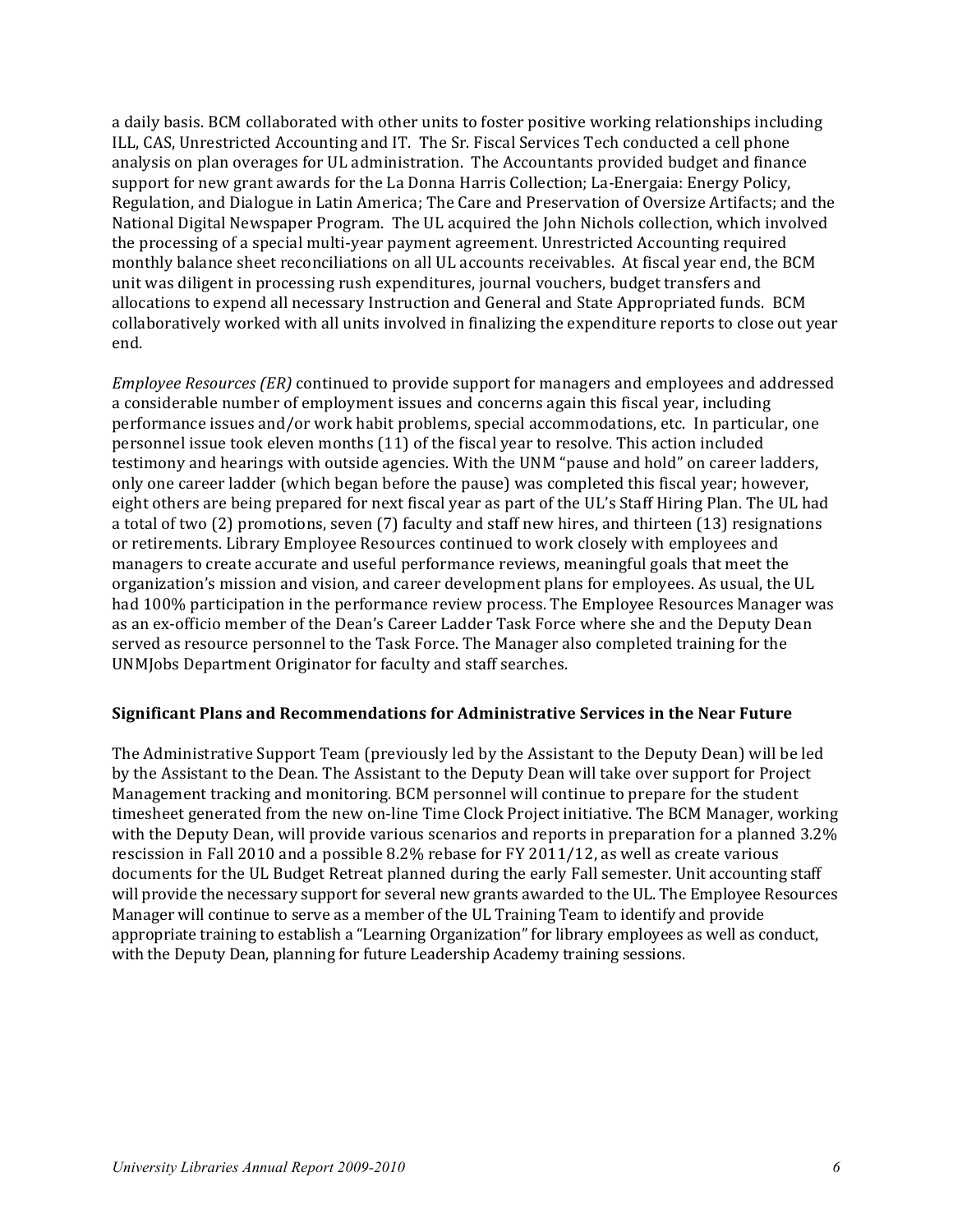# **Facilities and Access Services July 1, 2009 to June 30, 2010 Nancy Dennis, Associate Dean**

These accomplishments represent the work undertaken by units within Facilities and Access Services in 2009/2010 in addition to our overarching and ongoing responsibilities to: maintain over 427K square feet of library space, open four libraries for over 130 hours per week, serve over 1.5 million visitors, circulate more than 200K items annually, host eReserves site with over 1 million hits per year, process 85,650 ILL requests, scan 88K pages and pull 1,616 books to fulfill LibExpress requests, provide reference assistance at a combined service point in Zimmerman Library, respond to technical support requests from over 19 LIBROS-member libraries (18% of VSD) calls), and load more than 55K bibliographic records for our growing eBook collections and provide contract library services to WGU.

UL Mission, Vision and Goals specific to Facilities and Access Services:

Mission: The University of New Mexico University Libraries provides information, services and education in anyplace and at anytime, as well as providing and maintaining exceptional facilities for the evolving education, research and service needs of the UNM and wider community.

Vision: 

Make available extensive and valuable collections Enable students in the use of information and informatics Be a desired destination by providing functional and attractive places Ensure that our employees have the necessary skills and tools to serve the evolving needs of our customers

Program and Service Area Principles: Provide services that are student centered Make materials and collections easily discoverable and improve efforts to maximize their usefulness Provide attractive, functional and state of the art physical places Preserve and secure materials

#### Facilities Services: Significant Developments during the academic year:

Planned for and began the installation of a comprehensive fire suppression system in the historic West Wing and Anderson Reading Room of Zimmerman Library.

Modernized the Grand Hall in Zimmerman Library with the addition of several new electrical wall outlets and 2 table-mounted electrical outlets on each of the forty-four historic study tables for student use of laptops and electronic devices.

Planned and constructed a new 25-seat electronic instruction room, Frank Waters Room, with full web-conferencing capabilities for Center for Southwest Research and Special Collections in Zimmerman Library. 

Planned and began construction of office spaces in the basement of Parish Memorial Library for eight Library Information Technology employees. LIT is the final employee work group to be resettled after being displaced by the Zimmerman Fire in 2006.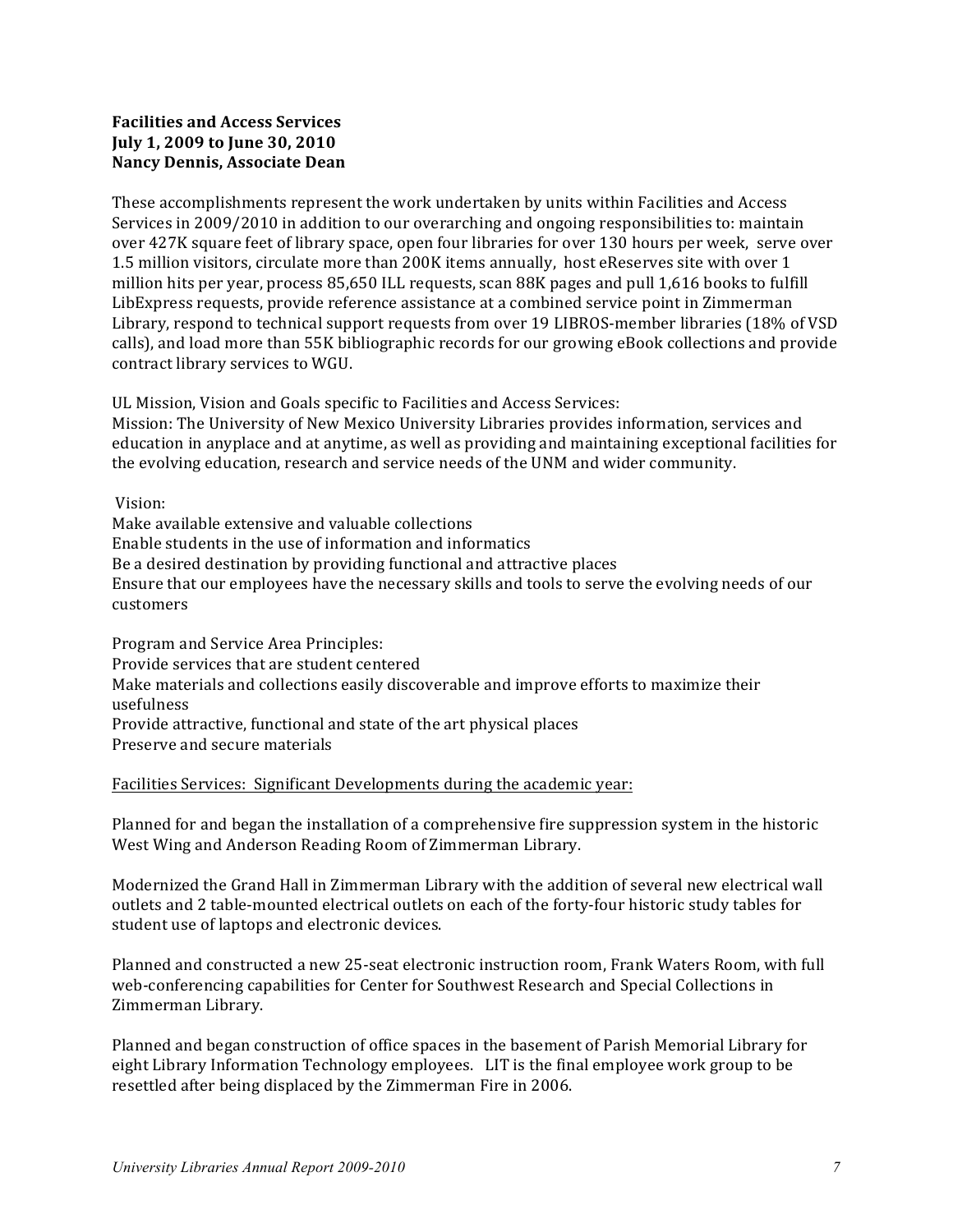Remodeled and repurposed the first floor of Centennial Science and Engineering Library for improved student study space resulting in increased visitor gate count for the year. Also completed the consolidation of two former public service points (reference and circulation) into a single service desk.

Improved student spaces by continuing to refurbish the first floor of Parish Library with new paint, carpet and furniture. Installed new beverage and food vending machines primarily for convenience of students using 24/5 services.

Began planning for the office moves of the Indigenous Nations Library Program and Library Administrative offices. This move will facilitate the opening of the new home to the INLP program called *The Gathering Place* located off of the second floor lobby area of Zimmerman Library.

#### Access Services: Significant Developments during the academic year:

Build on previous success of 24/5 library service. Visitor count doubled during the second year of operation at Parish Library.

Plan for the gift of over 17,000 education and juvenile literature books from the Tireman Library, College of Education.

Began offering on-site and virtual library services to students enrolled at the new UNM West location in Rio Rancho.

Planned and implemented a new web-based Group Study Reservation system where UNM students can now self-reserve one of the over 40 group study rooms in four UL libraries.

In cooperation with UL Library Information Technology department and University Services, Implemented new public copy/printing service offering \$10 credit to all UNM LOBO card-holder.

In cooperation with UNM Employee Organizational Development, developed and offered customer services training sessions for all student and staff employees in Facilities and Access Services.

In cooperation with the College of Fine Arts, began a juried art exhibition program for UNM student artists at Fine Arts and Design Library.

Completed several extensive collection inventory and maintenance projects in all UL libraries.

Contributed to the planning and participated in the campus-wide LOBO re-card project as a re-card site.

#### LIBROS Coordination Group: Significant Developments

In cooperation with the Library Information Technology department of the UL, planned and implemented a complete LIBROS system upgrade including migration to new server, operating system and new system software release.

Plans are underway for the offering of enhancements of the system including a new web interface, mobile device interface, and re-indexing of the database.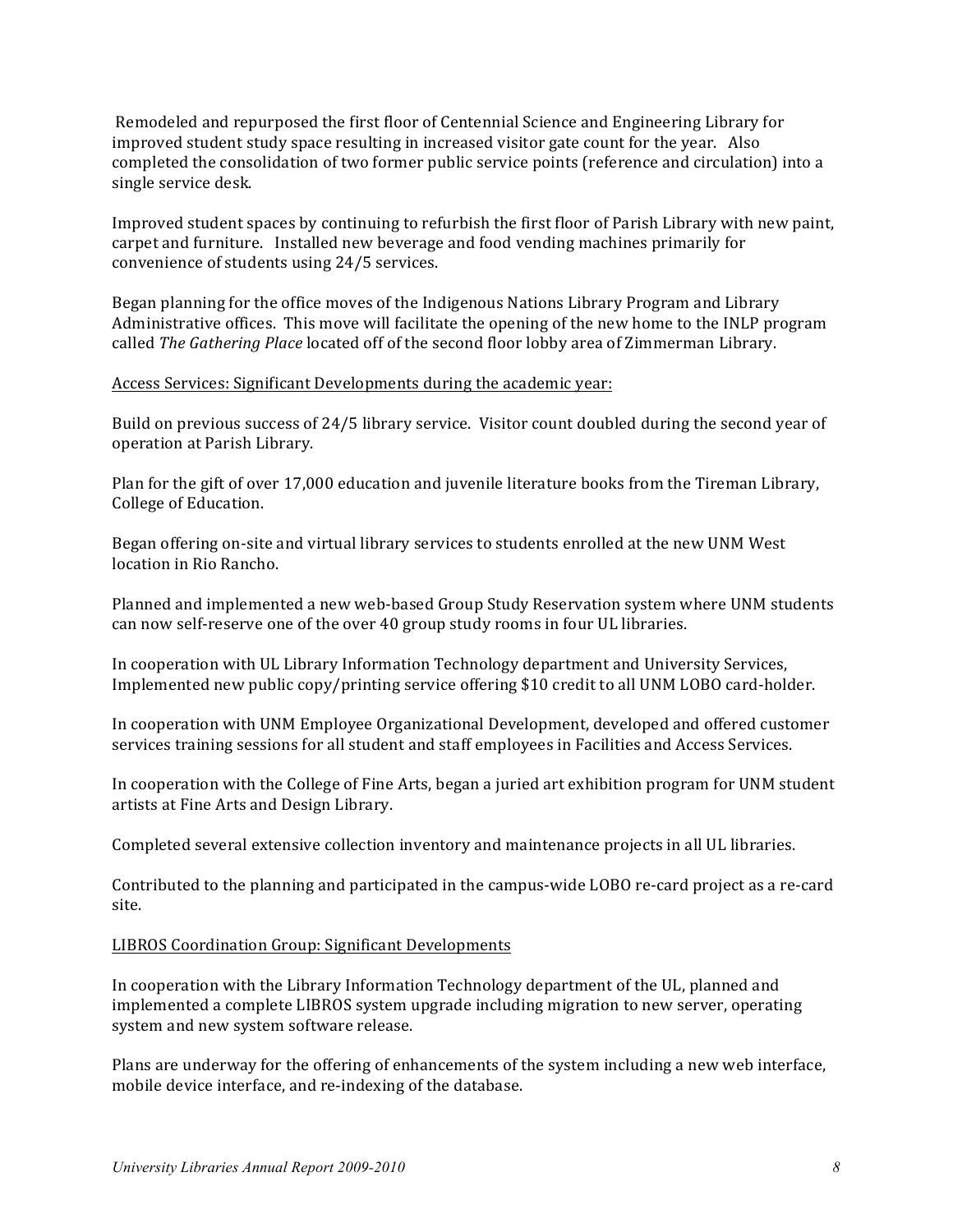# InterLibrary Loan and Library Express services

Managed significant increases in overall requests of over 34% (71% increase in LibExpress requests) while maintaining quick turnaround times.

In cooperation with UL Library Information Technology department, planned and implemented a complete system upgrade including migration to new server and new release of ILLiad system software. UNM users can now create and access ILLiad accounts by using their UNM NetID.

Hosted the Greater Western Library Alliance Resource Sharing and Document Delivery Working Group annual meeting with over 25 representatives from member libraries.

#### Western Governors University Library services

Completed an extensive evaluation of the services offered and renegotiated a final contract ending December 31, 2010.

#### Facilities and Access Services Significant plans and recommendations for the near future:

Plan for and implement expanded student programming with new funding from Student Fee Review Board. 

Complete plans and implement remodel of Zimmerman Library first floor Combined Service Point to improve and increase efficiencies within a single consolidated public service desk.

Complete the INLP and Administrative office moves creating and opening *The Gathering Place* on the second floor of Zimmerman Library.

Complete the installation of the fire suppression system in the West Wing and CSWR of Zimmerman Library. 

Complete the LIT office installation in the basement of Parish Library.

Facilitate and coordinate the remodeling of Center for Academic Program Support (CAPS) spaces on third floor of Zimmerman Library.

Complete the move and processing of over 17,000 education and juvenile literature books from the Tireman Library into Zimmerman Library.

Transition the Virtual Services Desk operation to management by Access Services units and expand to 24/5 service level.

# **Library Information Technology Annual Report 2009-2010 Dale Hendrickson, Director**

Significant Development during the academic year

- The LIBROS/III system was migrated from an IBM/AIX infrastructure to a VMware/Red Hat Enterprise Linux infrastructure
- CNM was integrated into LIBROS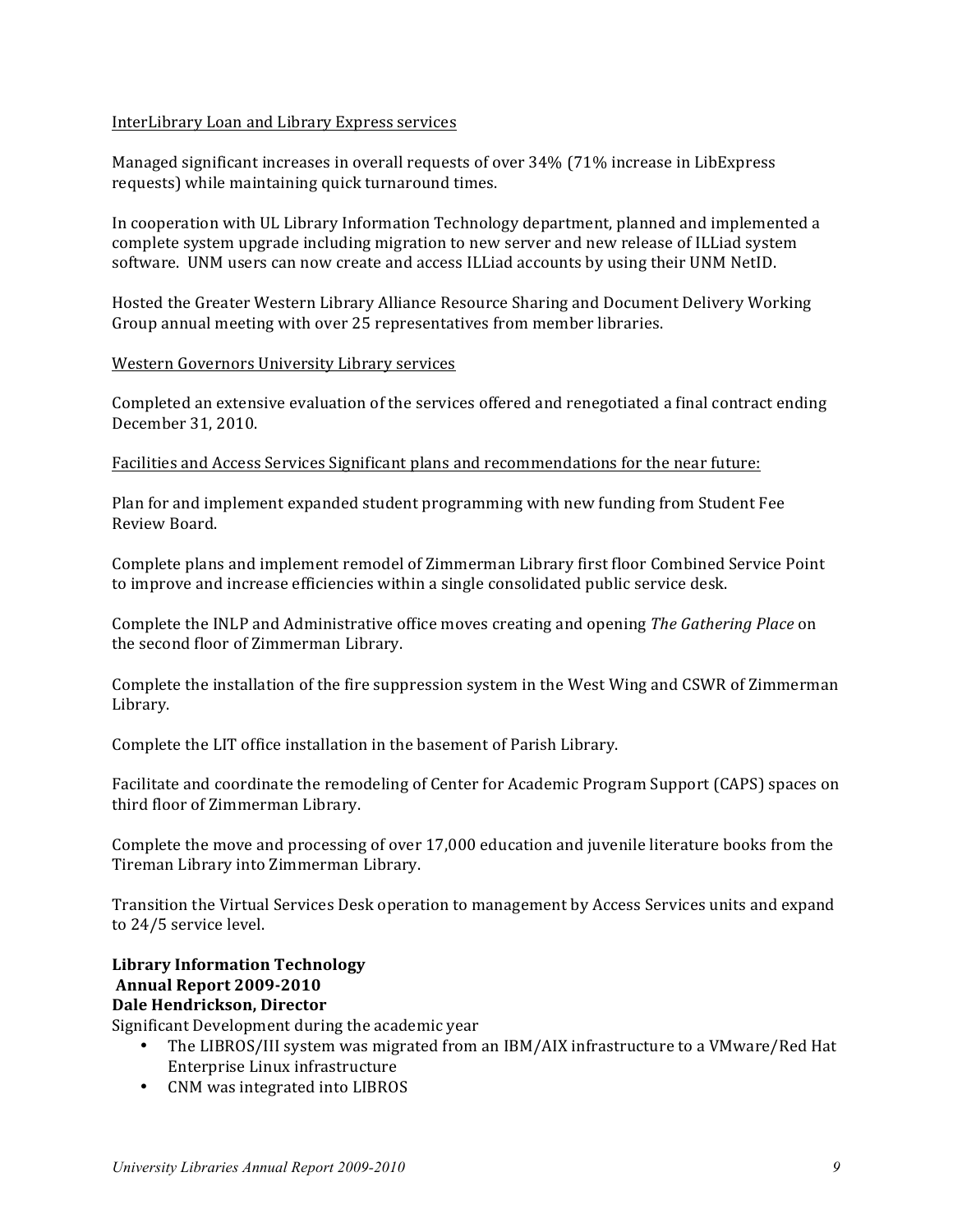- A new contract was negotiated and implemented for the software and infrastructure necessary to support student and public printing and copying
- The UL, in partnership with UNM-IT and HSLIC, introduced a print/copy credit system for all LoboCard holders
- Replaced of  $\frac{1}{4}$  of all UL desktop and laptop computers

Significant Plan and recommendations for the near future

- UL desktop and laptop migration to Windows 7 and Office 2010
- Implementation of web conferencing
- Increasing archive storage to over 50 terabytes
- New web based tools and resources available to UL users

# **Collections & Acquisitions Services (CAS) Annual Report 2009-2010 Steve Harris, Director**

#### **Significant developments During the Academic Year 2009-2010**

#### **Personnel:**

Many duties and responsibilities are temporarily assigned until personnel issues are resolved. The pause and hold of staff positions makes replacement difficult. Hiring an operations manager and an electronic resources librarian are part of the staffing plan.

The department held a retreat on January 12, 2010 to discuss department workflow and how we might change some of our longtime procedures. Some of these plans are also on hold until personnel changes have been made. CAS experimented with using various social media for internal communication. 

#### **Major Activities:**

#### Print

Several new procedures were implemented in the print side of the house. The processing of government publications continued to be integrated into CAS. Budget cuts and rescissions made several changes in ordering necessary.

In light of budget restraints, book budgets were not appropriated for each subject fund. CAS ordering staff encumbered new orders on the CLD fund. Ambassadors were instructed to limit ordering as much as possible to "Purchase on Request" from faculty. Firm ordering of books was greatly reduced. The approval profile was also greatly narrowed.

Patron driven acquisitions became a major new emphasis for CAS. Along with Purchase on Request, Purchase on Demand through Interlibrary Loan was greatly expanded. Because ordering was reduced so much, funds were not fully expended at the end of the fiscal year. Plans were made to set up deposit accounts with both YBP and Barnes and Noble. These proved to be difficult to track and maintain.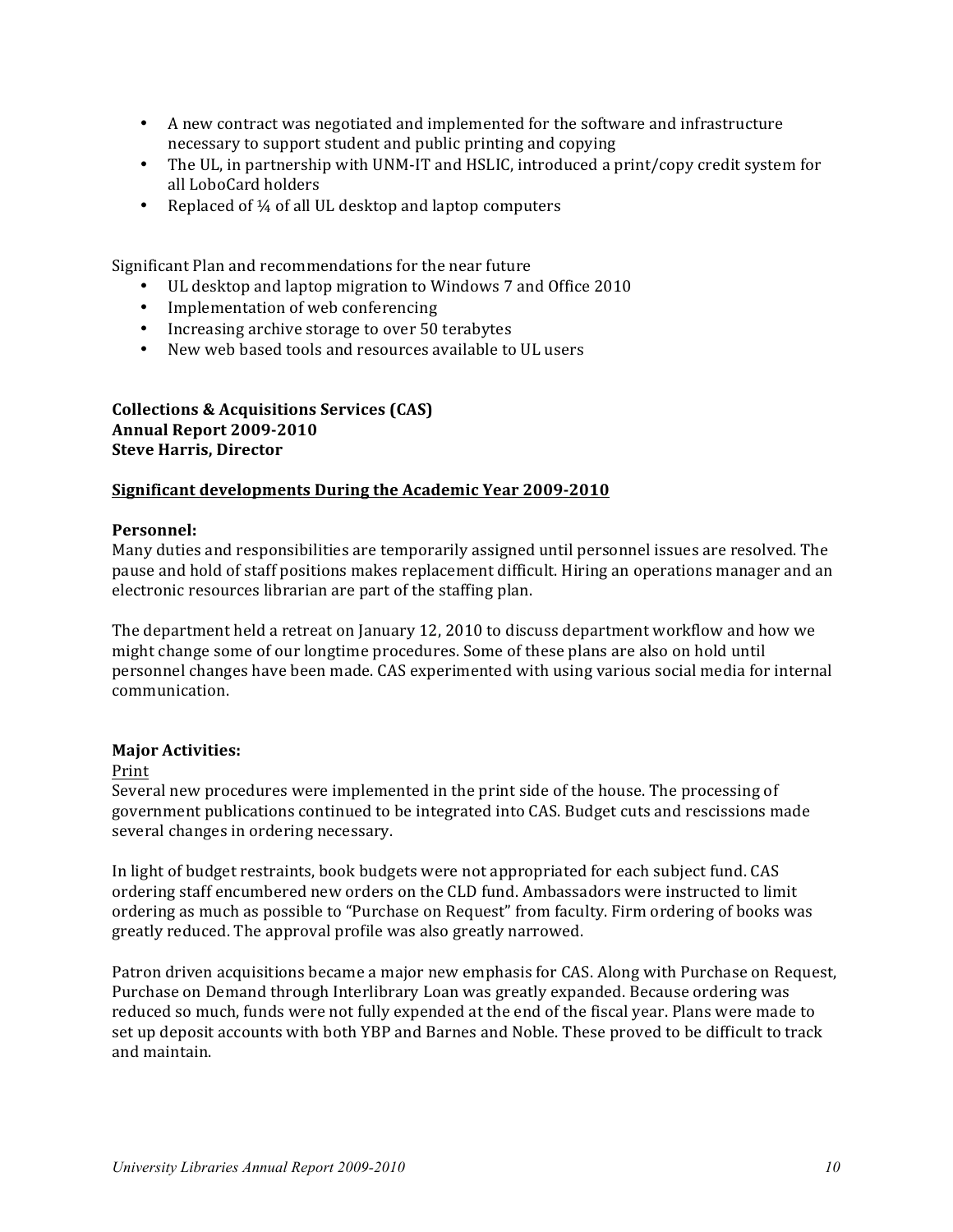The Director of CAS co-chaired a committee to investigate the acquisition of an Espresso Book Machine for print on demand. The acquisition of this equipment is in a holding pattern for the time being until the budget environment is better understood.

Patron driven acquisitions, in general, has proven to be a concept that many library staff and patrons have difficulty understanding. The Director of CAS wrote talking points for Ambassadors to use in discussion with their departments.

The Director of CAS directed a volume count project. The goal was to get a more accurate count of bound journal volumes that do not have item records in Libros. Approximately 380,000 such volumes were identified in all 4 libraries of the UL.

The second large gift from Professor Boling was received and processed.

# Electronic

The transition of journal subscriptions from print to electronic-only continued. After awarding a serial contract to Harrassowitz following the RFP process in the previous fiscal year, many journal packages were moved to Harrassowitz.

Several new Serials Solutions products were also implemented. Federated search, which had been worked on for several months, was finally rolled out in the Fall of 2009. MARC records for electronic journals were also implemented. This required an extensive journal record cleanup in Libros, which CAS worked on in cooperation with CDS.

Members of the CAS team worked on training for many constituents inside and outside the UL. The Eresources team planned and held a usage data training session along with personnel from Serials Solutions. CAS staff also trained staff at CNM in the use of Millennium (they became new Libros members during the year).

Millennium was upgraded to a new version requiring we migrate our data to a new server. CAS staff performed the migration of order and fund information to the instance of Millennium. Unfortunately, the prior year's fund information did not also make the trip. All of this data was lost in the upgrade.

Eresources team members developed a method of implementing proxy service to faculty, staff, and students at branch campuses. Previously, these UL users could only access UNM licensed materials while on their respective branch campuses.

#### **Significant Plans and Recommendations for the Near Future**

- Strive to avoid a "retrenchment" attitude in CAS; move forward with innovations.
- Hire new personnel and reorganize CAS as needed.
- Integrate patron-driven acquisitions more fully into our procedures.
- Implement greater ebook acquisitions.
- Continue transition to electronic collections.
- Develop better means of communicating CAS issues to the UL and UNM community.
- Develop methods of sharing data to aid Ambassadors and CD Priorities in making collections budget decisions.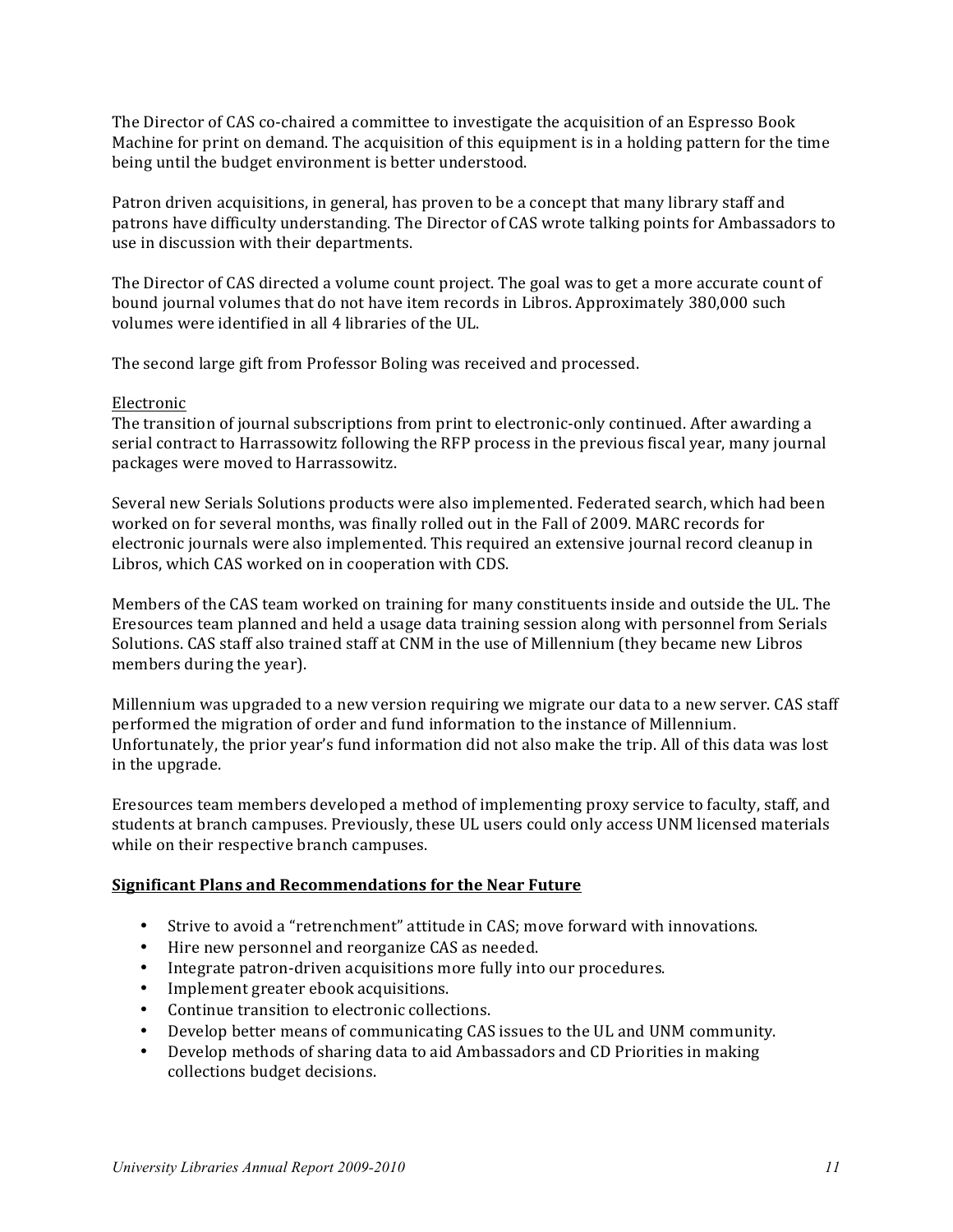# **Cataloging & Discovery Services (CDS) Annual Report 2009-2010 Rebecca Lubas, Director**

CDS continued to expand its metadata creation services beyond our traditional workload while increasing its level of effort in LIBROS access and quality control this year.

# **Significant developments During the Academic Year 2009-2010**

# Cataloging in LIBROS

CDS created access for many titles this year. We cataloged 14,587 titles in LIBROS, which included books, videos, music scores, sound recordings, and electronic resources. This number, slightly up from last year's 14,425, is in spite of a shift of over half of CDS members devoting at least some time to non-MARC metadata at various points during the year. We maintain currency in turnaround time of new titles.

The work supply this year was a mix of new receipts, gifts, and legacy collections that we are providing improved access to, such as scientific conferences, government documents, and maps. We also continued to support Access Services in the effort to convert titles classified in Dewey to Library of Congress.

# Working with Other Departments and Units

LIBROS Group

The LIBROS Group is an essential collaborator in cataloging projects. CDS and LIBROS worked together this year to bring:

MARC records for Electronic Theses and Dissertations, crosswalked (translated) from Dublin Core in DSpace

Title-level records from Serials Solutions for better e-journal access in LIBROS

Improvement in the MARCIVE GPO service and settings for government document records Automated authority control via MARCIVE

Project began summer 2009

We now load monthly updates

# CSWR

CDS has continued to work with our colleagues in the Center for Southwest Research to provide cataloging and metadata support.

One CDS member continues to cataloging Center monographic materials 5-7 hours a week CSWR serials – after the retirement of the Center member responsible for serials cataloging, a CDS member who had previous serials experience took some refresher training and has helped with Center serials starting spring 2010.

Two CDS members have been contributing to the cataloging of finding aids in the Rocky Mountain Online Archive

They attended Society of American Archivist Encoded Archival Description Training in February Worked closely with Center personnel to learn local procedures

#### Government Information

This year CDS began a more formal relationship with Government Information and Documents efforts. CDS members are on a newly formed team of CAS and Government Documents personnel which meets regularly to address workflow issues.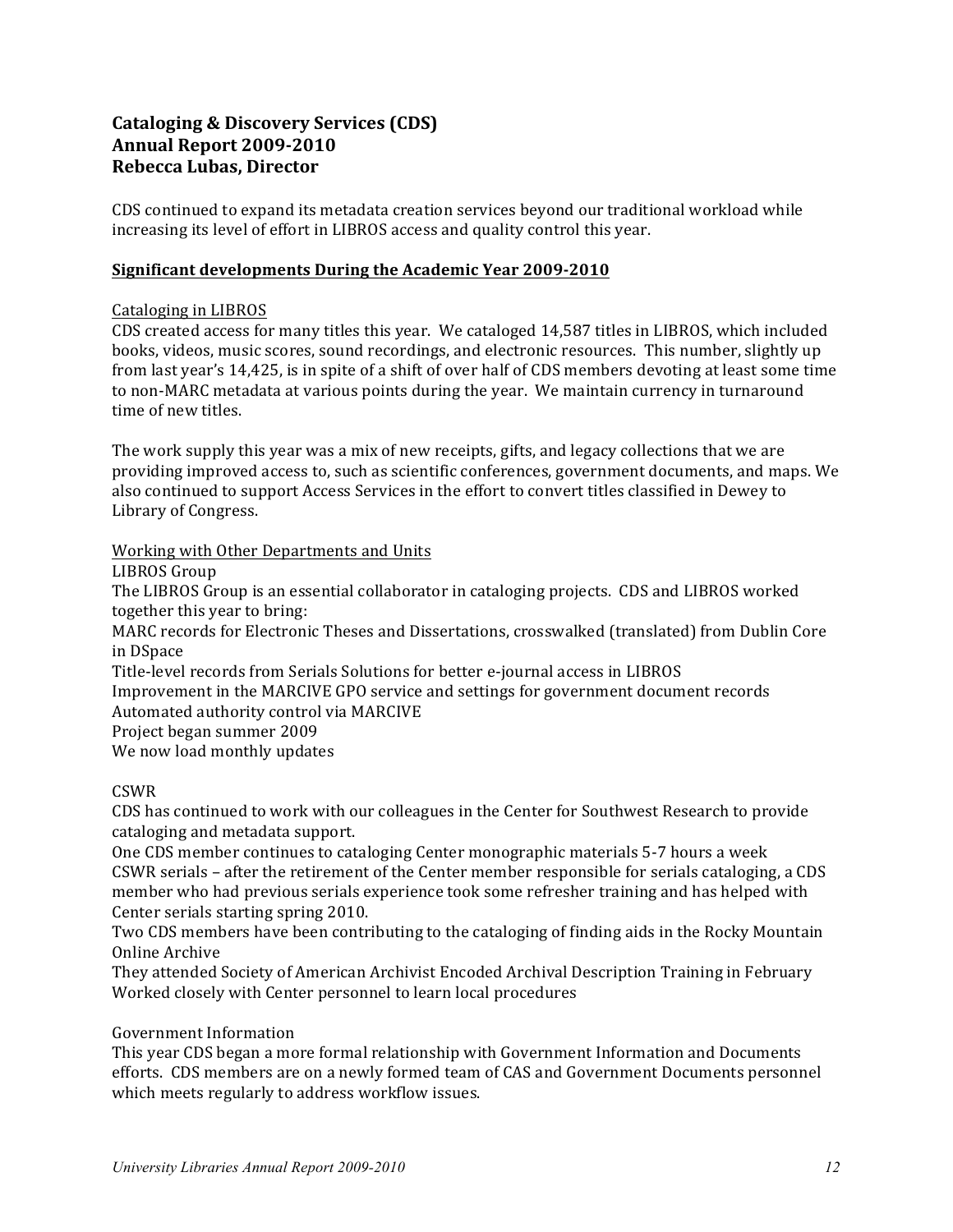We devised, tested, and revised a procedure for cataloging the "Pre-1976" government documents in Closed Access

CDS catalogers working on this when new receipts or higher priority projects are low Students are helping with the documents requiring less intensive work

When Access Services identified a problem with misleading item records for electronic-only government documents involving over 53,000 titles, CDS worked with the LIBROS Group to fix the problem and correct records in the catalog

# Expanding our Skill Set

CDS members took many opportunities this year to expand their skills. Members of the department attended:

Metadata Day in March – several CDS members attended this overview of Metadata languages and harvesting

Rocky Mountain Regional Innovative Users Group – meeting hosted at UNM in May which brought together users of our ILS system in New Mexico and Colorado

Map Cataloging Training – nationally recognized map cataloging trainer Paige Andrew of Pennsylvania State University conducted a workshop in May after which CDS began systematically cataloging maps in MAGIC

# Discovery beyond the Catalog in DSpace

Two CDS catalogers trained in DSpace (LoboVault) and actively upgrade metadata submitted by student authors for Electronic Theses and Dissertations (ETDs). Metadata for the summer and fall 2009 ETDs and Spring 2010 ETDs have been completed.

Abya Yala – two CDS catalogers have submitted the full text files and metadata for the works of this South American publisher. There are now over 200 titles free and available to the public.

UNM Bulletins – a CDS created metadata and upload these digitized historical documents (as well as provided the link in LIBROS

# **Significant Plans and Recommendations for the Near Future**

CDS is already planning major projects to improved discovery to UL resources for the next year. Included:

The cataloging of the Tireman Library gift of young adult fiction and non-fiction.

Training, orientation, and integration of the new Metadata Librarian (to arrive in August 2010) into CDS work.

The creation of an implementation plan for Resource Description and Access (RDA), the new cataloging standard.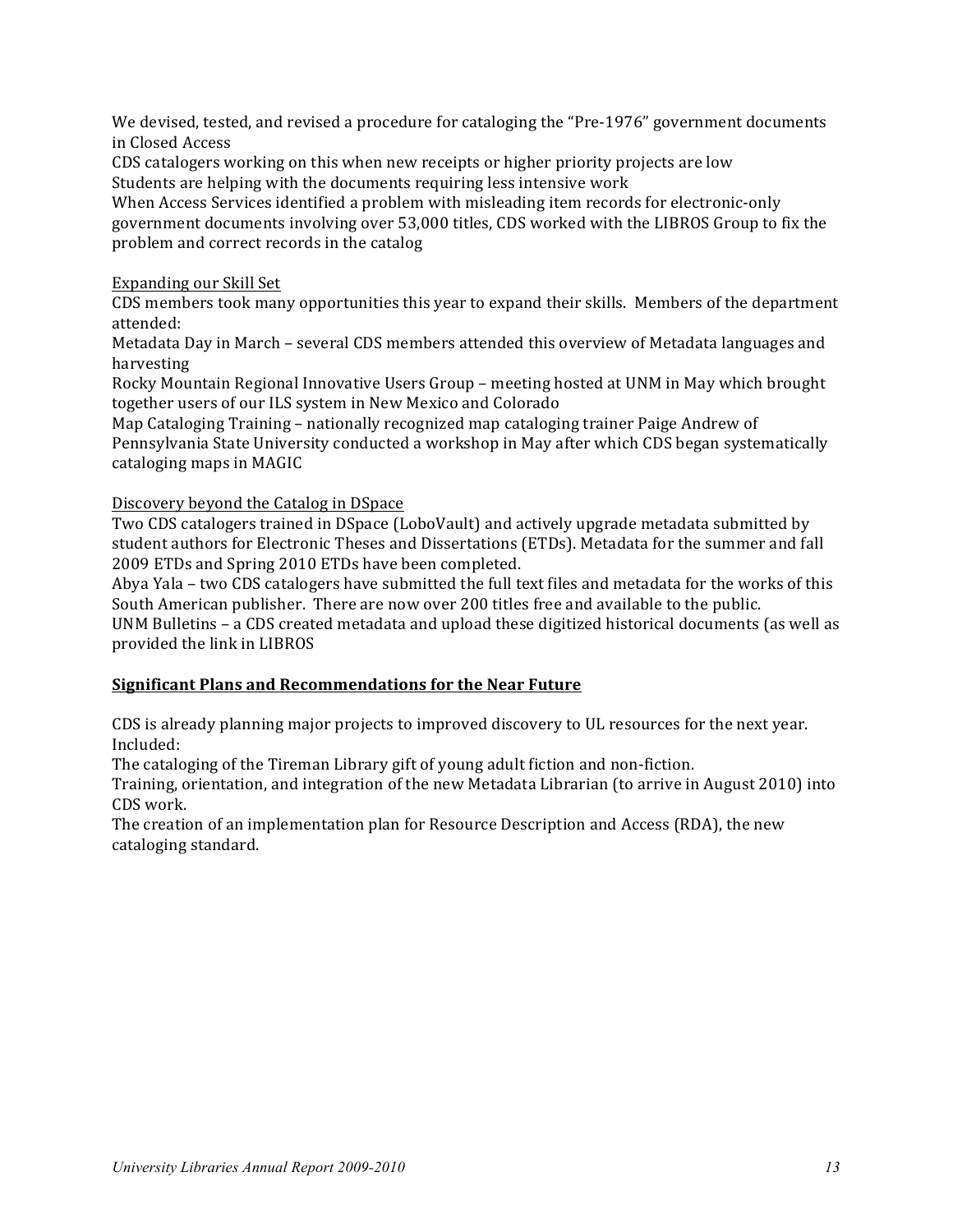# **Indigenous Nations Library Program 2009 -2010 Annual Report Paulita Aguilar, Curator Mary Alice Tsosie, Adjunct Professor**

INLP had another successful year in reaching out to Native American UNM students and faculty, as well as NM tribal libraries, NM Native American students (elementary, junior high and high school), and NM tribes. INLP is known on campus for supporting UNM Indigenous programs. In addition, INLP has received some national press.

Program highlights:

- Nov. 18 & 19: INLP librarian, Paulita Aguilar, planned and organized library instruction for over 100 senior high school students from the Santa Fe Indian School to help them prepare for their Senior Honors Project. This program is in its fifth year with 2009 class being the largest to date. Feedback from SFIS teachers continue to be positive, particularly with increased student use of research books and databases rather than reliance on Google searching. In January 2010, INLP staff worked with the Native American Community Academy with the New Mexico History Day with a return visit in April for research purposes only.
- The article, "The Indigenous Nations Library Program at the University of New Mexico's University Libraries," appeared in the *American Indian Libraries Newsletter* 32.3 (Fall 2009): 7-8.
- Dec. 1 & 2 and April 13 & 14: INLP staff planned and organized Native American Days at University Libraries, which included 12 hours of drop-in reference lab and Open House in the INLP area. There were at least 150 students who attended and several Native American faculty and staff. The Native American Days were very successful.
- June 25 & 26: INLP's Mary Alice Tsosie directed and supervised UL's Summer Sunset Lecture featuring young adult writer Cynthia Leitich Smith, Muskogee-Creek. Smith's visit also included two writing workshops for Native American students in grades 6-12.
- June 24, 2010: An article highlighting INLP's mission and goals appeared in *Diverse: Issues in Higher Education*. It prompted emails and phone calls from students and faculty from institutions across the US wanting assistance with research on Native American topics. .
- INLP's Lecture Series for the year was impressive with diverse topics. Approximately 350 people attended all the brown bags and lectures. The other lecture series were as follows:

Plans for future: The INLP division will be moving into new quarters on the second floor of Zimmerman library in the Dean's suite area. This expanded area will provide more visibility and more space for expanded programs for students and faculty. Included in the plans are group study rooms, computer room, and instruction/presentation space.

Digital Initiatives 2009-2010 Annual Report **Mike Kelly, Associate Dean**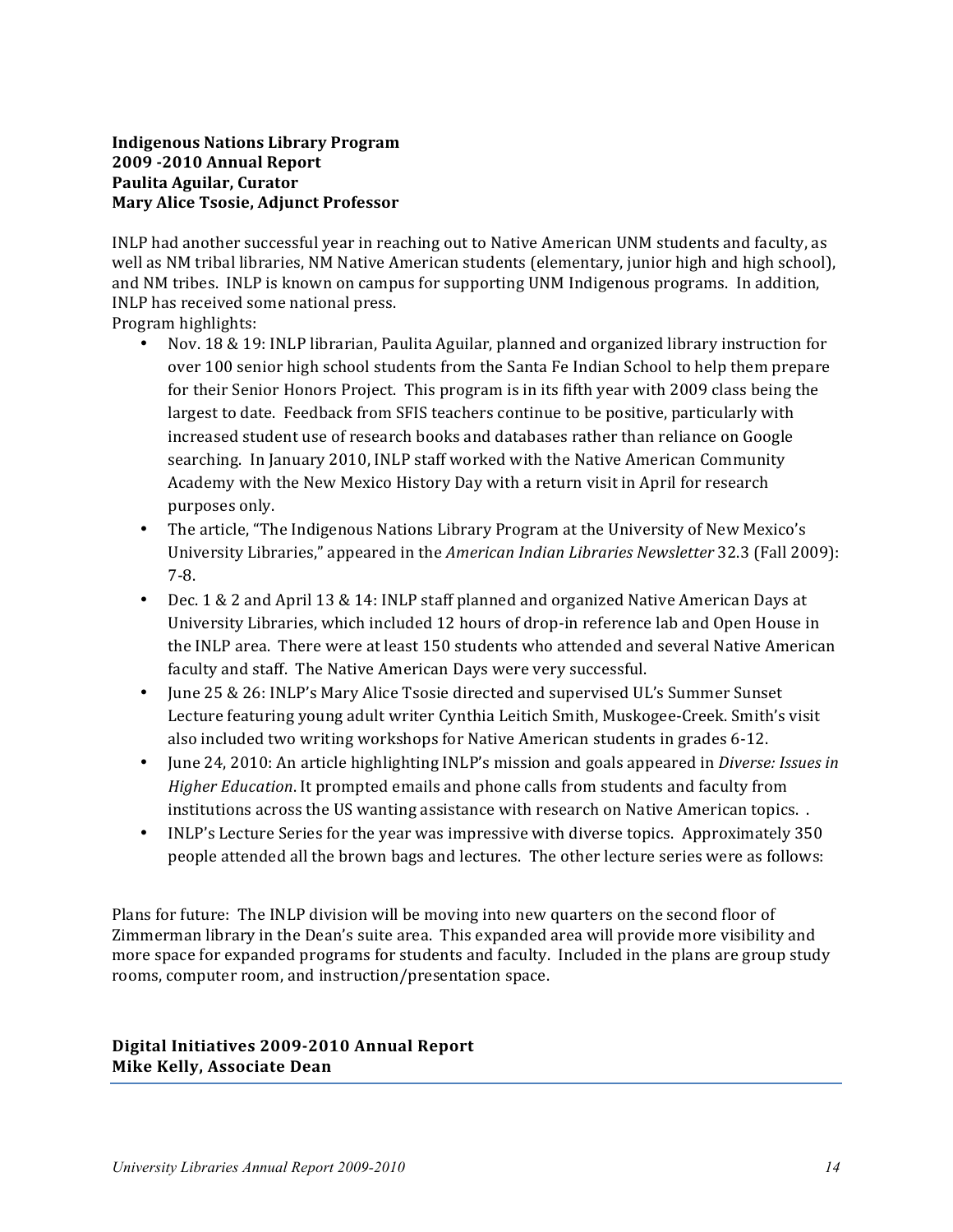#### **Introduction**

2009-2010 was the first year of operation for the University Libraries Scholarly Resources unit, which is comprised of Digital Initiatives Librarians Amy Jackson and Kevin Comerford. The unit was formed to develop the university's scholarly communications and publications programs; provide leadership in planning and designing digital collections and services; and also to provide expertise and the requisite elbow grease needed to implement, support and maintain them.

#### **Projects and Major Initiatives**

Amy Jackson and Kevin Comerford collaborated together on several large-scale scholarly communications initiatives in 2009-2010, which included upgrading and improving the University Libraries DSpace institutional repository (this was one of the earliest and most far-reaching initiatives that the Scholarly Communications unit was assigned to tackle); and also serving on the Celebrating New Mexico Statehood (CNMS) website development team. Other achievement included publishing of Sandia National Laboratories (SNL) Technical Reports in DSpace. Led by Dan Barkley, this project is collaborating with SNL librarians to archive technical reports from the Environmental Restoration and Long Term Stewardship projects in DSpace. Kevin Comerford collaborated with Inter-American Program director Suzanne Schadl on implementing the Internet Archives' subscription web crawling service, Archive-It. The initial phase of the project tested the Archive-It service in preparation to crawl across 25 selected Latin American social media websites, and collect blogs and forums that are concerned with contemporary graphic arts and Cordell literature in particular. Another of Kevin's projects involved developing an interactive application entitled "eHillerman: An Interactive Guide to the Life and Work of Tony Hillerman." This project served as a prototype example of how Tony Hillerman's manuscripts (in the CSWR collections) could be digitized and marked up to provide insights into his life experiences and love of New Mexico. Kevin worked with the UNM eScholarship Committee to build an eScholarship website and SharePoint workspace, implementing UNM's first Open Journal Systems server.

#### **Grants**

Amy Jackson was awarded a New Mexico Historical Advisory Board grant in the amount of \$900 to digitize songbooks and archival collections from the New Mexico Federal Music Project of the Works Progress Administration. Kevin Comerford received a \$12,000 grant from Dr. Richard Greenleaf to digitize and/or digitally convert the scholarly publications of the US National Park Service Spanish Colonial Research Center. Kevin also submitted a competitive IMLS grant preproposal to the UNM Office of the Vice President for Research & Economic Development to fund the digitization, analysis and cataloging of a collection of historic video programs broadcast in the 1980's by local PBS affiliate KNME-TV, which is held by CSWR. Amy collaborated with Dan Barkley and Rebecca Lubas on a Council on Library and Information Resources (CLIR) grant to create metadata and finding aids for SNL technical papers released through the Freedom of Information Act and housed in the UNM Library Government Documents Reading Room.

# **Center for Southwest Research 2009-2010 Annual Report Mike Kelly, Associate Dean**

**SUMMARY:** The CSWR in 2010 again realized an excellent year of service, scholarship and service. From providing reference service to over 3,000 customers to acquiring and making available new collections of manuscripts, archives, architectural collections, the CSWR continues to be an important element in the UL's continued goals of providing excellent collections and services to its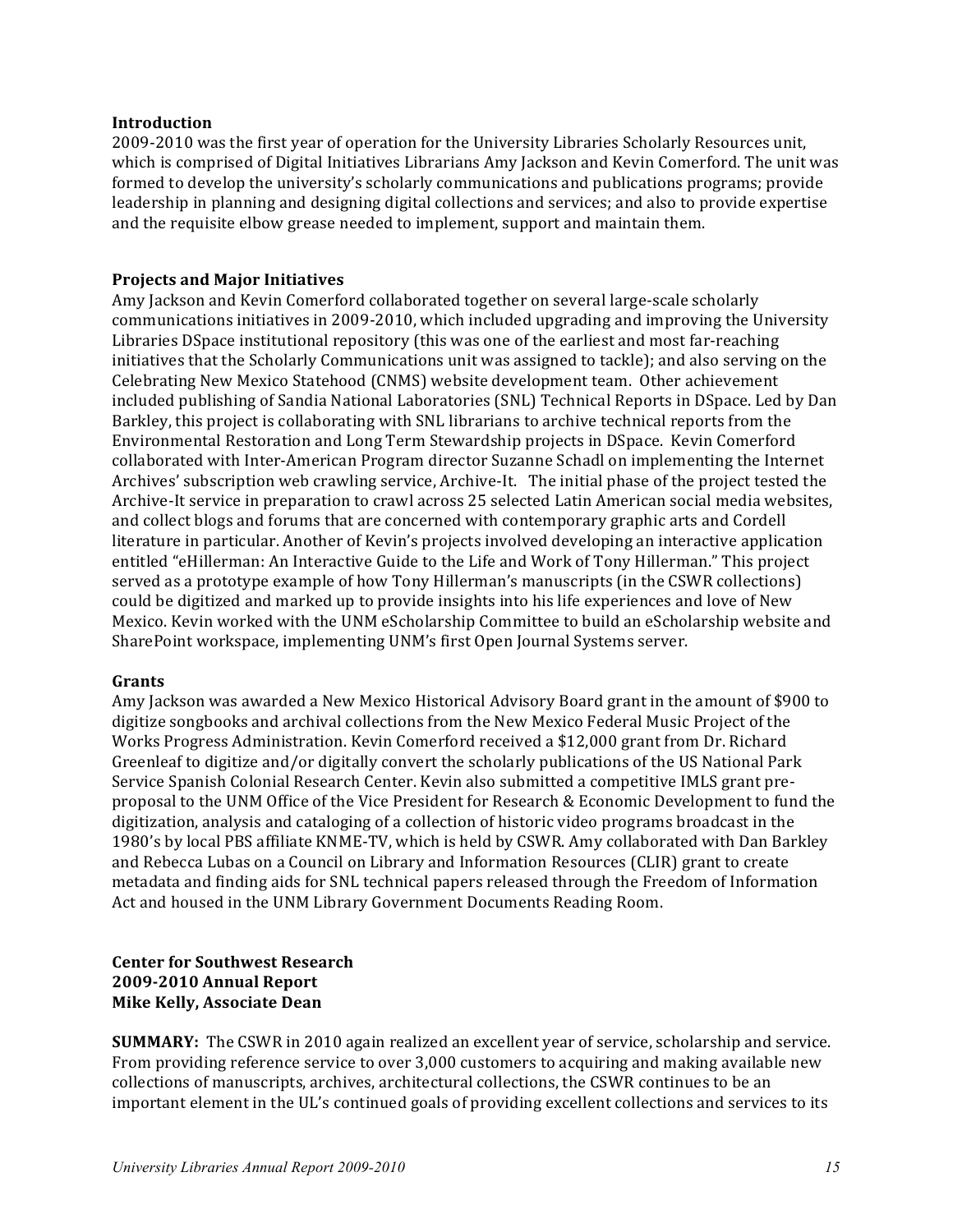customers. Of special note this year, the CSWR received a National Endowment for the Humanities grant for digitization of New Mexico newspapers.

#### **Public Services:**

The Public Services united provide reference service to over 3,049 customers from throughout the world. Over 1,800 reference questions were answered and 762 students received specialized instruction on the use of manuscripts and rare materials.

#### **Technical Services**

Highlights for the Technical Services unit included the completion of cataloging/maintenance of the John Nichols collection; the transfer of the Latin American Culinary Arts Collection materials to the Herzstein Reading Room and the transfer of the Batchedler-McPharlin puppetry collection to CSWR.

#### **Pictorial Archives**

The Pictorial Collections fellows continued to work on the identification and preliminary organization of the Lee Marmon pictorial collection.

#### The John Gaw Meem Archives of Southwestern Architecture

The Meem Archives collaborated with the City of Albuquerque on the "Historic City" permanent, outdoor public art exhibit, installed in October 2010. The Meem Archives provided all images and accompanying text for the exhibit. An extensive preliminary inventory of the prolific New Mexican architectural firm W.C. Kruger and Associates was also prepared. Donations to the Meem Archives during the academic year included the 3000+ image collection of noted architectural historian and author J.B. Jackson.

#### **Manuscript**s

This was an exciting and productive year for the manuscripts unit of CSWR. We received an 18 month grant from the NHPRC for \$50,175 to process the papers of LaDonna Harris and Americans for Indian Opportunity. Twenty-six manuscript collections and 13 additions to existing manuscript collections were processed this year. The highlight is the opening the John Nichols Papers. The collection, to date, consists of 130 boxes (119 cubic feet) of his manuscripts, screenplays, activities files, articles, book reviews, book/movie/agent correspondence, publications, artwork, and memorabilia. 

#### **University Archives**

The University Archives digitized the minutes of the UNM Board of Regents for 1912-2009 and make them available in Lobo Vault.

#### **Digital Program**

We completed the first phase of the Celebrating New Mexico Statehood (CNMS) project. This collaborative project, funded by the Center for Regional Studies, resulted in the CNMS website (http://digitalnm.unm.edu), displaying over 12,000 items from the collections of eleven museums, libraries and archives around New Mexico. The CSWR received a grant of \$351,642 from the National Endowment for the Humanities to digitize 100,000 pages of New Mexico newspapers.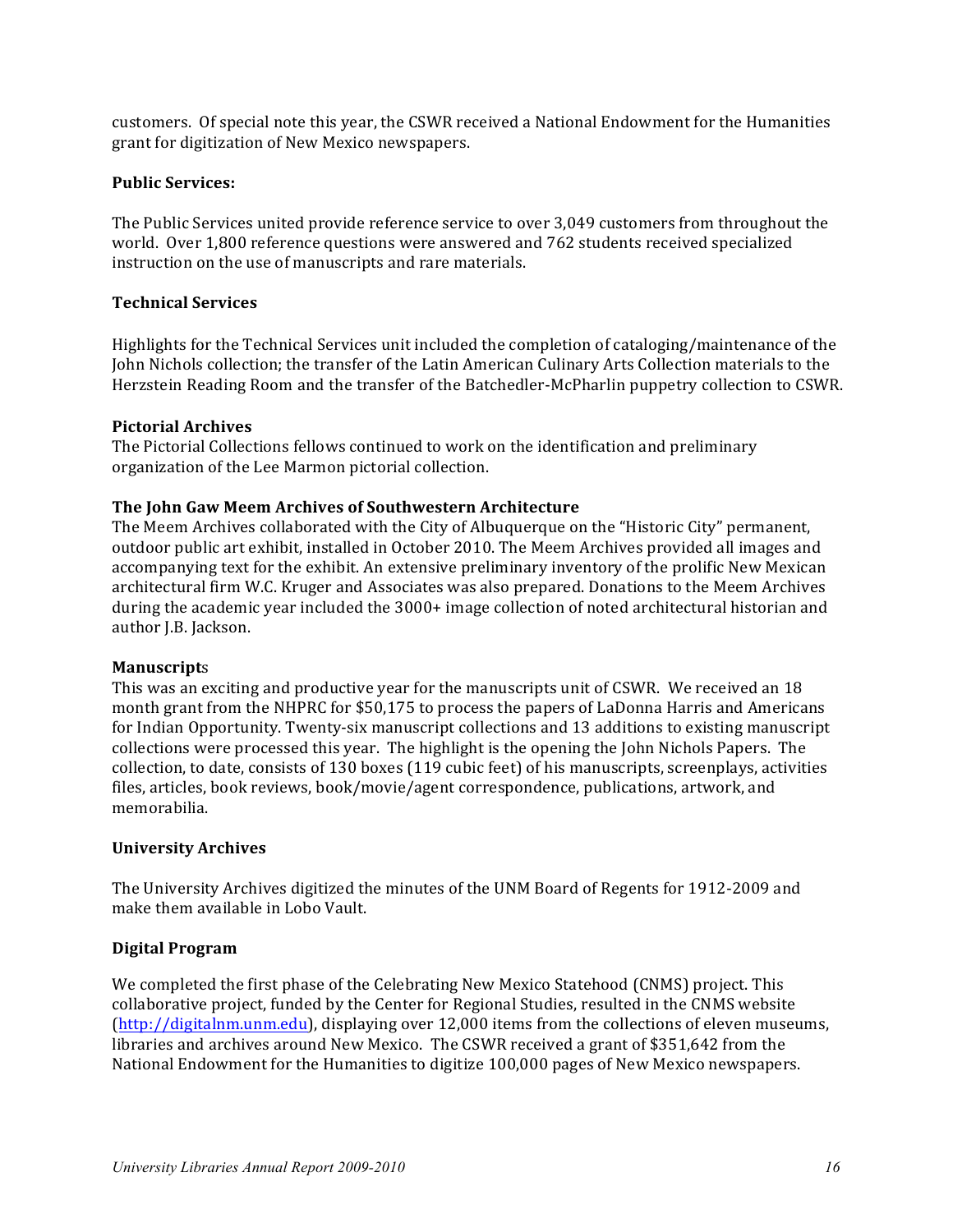# **Significant plans and recommendations for the near future:**

- Re-organizing the New Mexico Digital Archive.
- Completion by 12/31/2010 of the web site for Celebrating New Mexico Statehood including many interactive aspects. A publicity plan will be implemented in 2011 to bring attention to the web site.
- Continue to digitize UNM archives photographs and work with the UNM Athletics on a video documenting the construction of the Pit.

# **Annual Report Information Literacy & Instruction Services Mark Emmons**

# **Instruction Overview**

In 2009/2010, 35 library staff and faculty from throughout University Libraries taught 807 classes to 13,425 students. For the second year in a row, this reflects a decrease in the number of library staff and faculty teaching (from 39 to  $35 = 10.3\%$  decrease), but a substantial increase in both the number of classes taught (a 7.1% increase) and in the number of students reached (an 11.6% increase). The average number of students taught in each class increased to nearly 17. The two ILIS staff members taught 242 of 807, or 30%, of all classes taught.

ILIS staff were involved with numerous University Library initiatives and programs, including the Ambassador program, the development of web pages, LibGuides and ScholarGuides, and the creation of learning objects. ILIS staff served at the Zimmerman Combined Service Point, on the Centennial Science & Engineering Library and Fine Arts & Design Library reference desks, and the Virtual Service Desk.

#### Freshman Instruction Programs

Freshman Instruction Programs remains an important and significant part of ILIS, reaching 5,727 students in 329 library sessions, representing 40% of all courses taught. ILIS expanded our freshman instruction to include the UNM Introductory Studies-English (IS-E), and Introductory Studies-Writing (IS-R), Programs and reached approximately 50% of all IS-E & IS-R classes during the year. ILIS secured an agreement from the Lobo Athletics Academic Advisement Office to allow us to provide library orientations to all incoming freshman Lobo athletes beginning in Fall 2010.

#### Significant Developments

#### New Programs

ILIS expanded instruction to Introductory Studies-English (IS-E) and Introductory Studies-Writing (IS-R).

#### Instructor assessment

ILIS implemented the instructor survey, providing feedback on performance to individual instructors and their supervisors in both Fall 2009 and Spring 2010.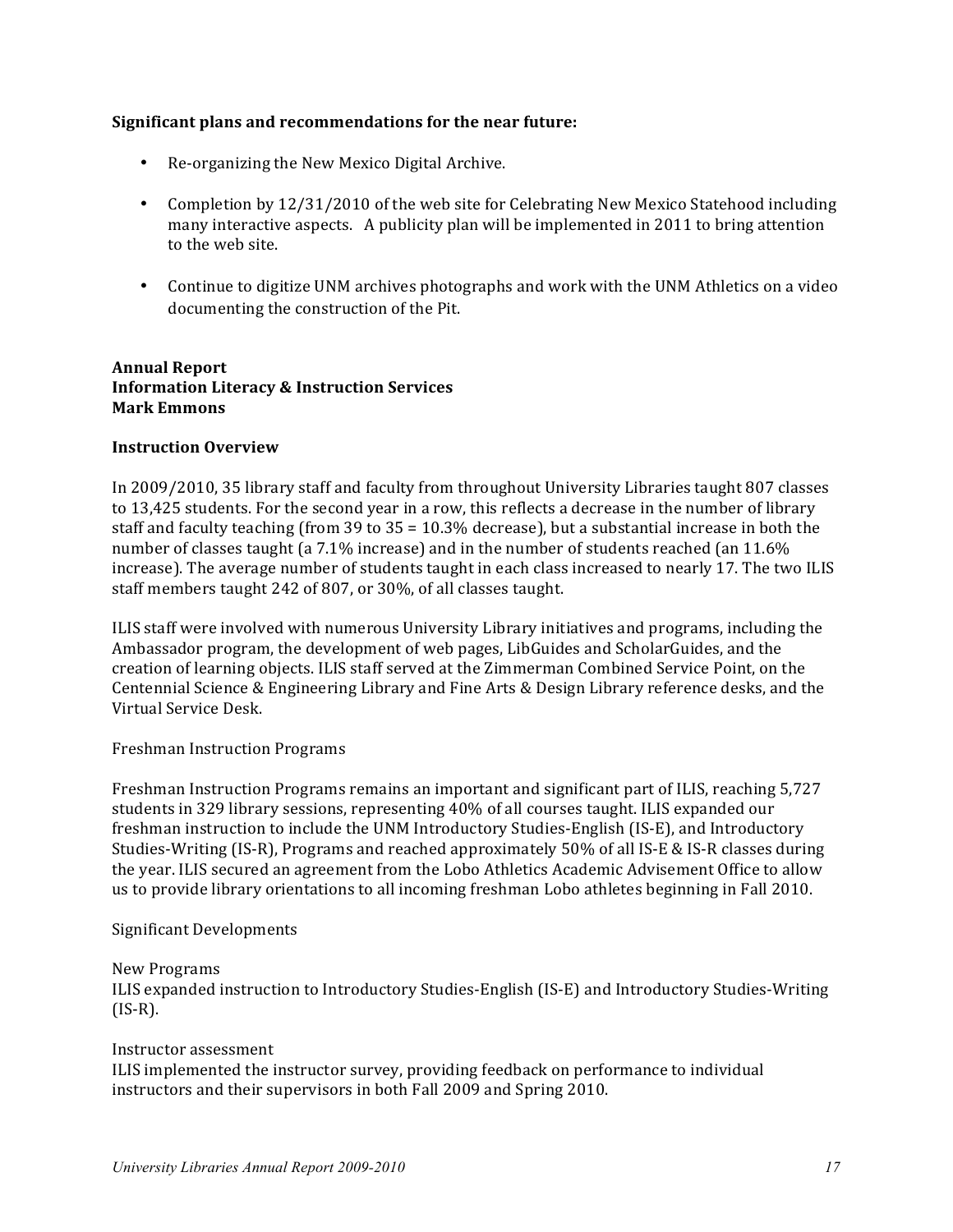# Clickers

ILIS completed clicker training. After piloting clickers for use in library instruction, the Instruction Team decided not to make their use mandatory. Instead, clickers are available for use by interested instructors.

# UNM West

ILIS toured UNM West and explored possibilities for integrating library instruction into the courses taught there. ILIS decided on three options:

- 1. Instruction by the onsite library staff member as a first choice
- 2. Distance instruction as a second choice
- 3. Travel from UNM main campus to UNM West by library instructors only as a last resort if circumstances warrant

#### Distance Education

ILIS expanded the number of distance education courses. Though the numbers are still small, the practice informed future possibilities, which include Adobe Connect Pro, Elluminate via WebCT Vista, and the use of already created and newly developed course-specific learning objects. ILIS received training in Adobe Connect Pro.

Performance Measures ILIS contributed statistics to the Performance Measures project. Interns ILIS worked with two interns from MLS programs.

# **Inter-American Studies (IAS) University Libraries Annual Report July 2009-2010 Suzanne Schadl, Curator**

#### **Departmental Publications/Exhibits**

IAS Curators, "Animal Symbolism" in collaboration with Latin American and Iberian Institute's (LAII) "Animal Symbolism in the Mesoamerican Codex Tradition, November 19-21, 2009, on exhibit in Herzstein Latin American Reading Room, Zimmerman Library, November, 2009.

IAS Curators, "Feliz Anniversario, El Centro 40 Years," in conjunction with "Adelante: Celebrating 40 Years of El Centro de la Raza and Creating a Vision for Latina/o Students, Faculty, Staff, Parents/Families, Alumni and Community for the Next 40 Years" on exhibit in 2<sup>nd</sup> Floor Lobby, Zimmerman Library, October 5-7, 2009.

IAS Local Curators, "Sacred Steps: Pilgrimage on the Camino de Santiago" on loan from the Xacobeo Galicia Foundation in collaboration with the Institute for Medieval Studies (IMS) on exhibit in the Herzstein Latin American Reading Room, Zimmerman Library, March 2010-July 2010.

# **2009-10 Annual Report for Research, Science, and International Initiatives division Johann van Reenen**

**Significant developments during the 2009-10 academic year**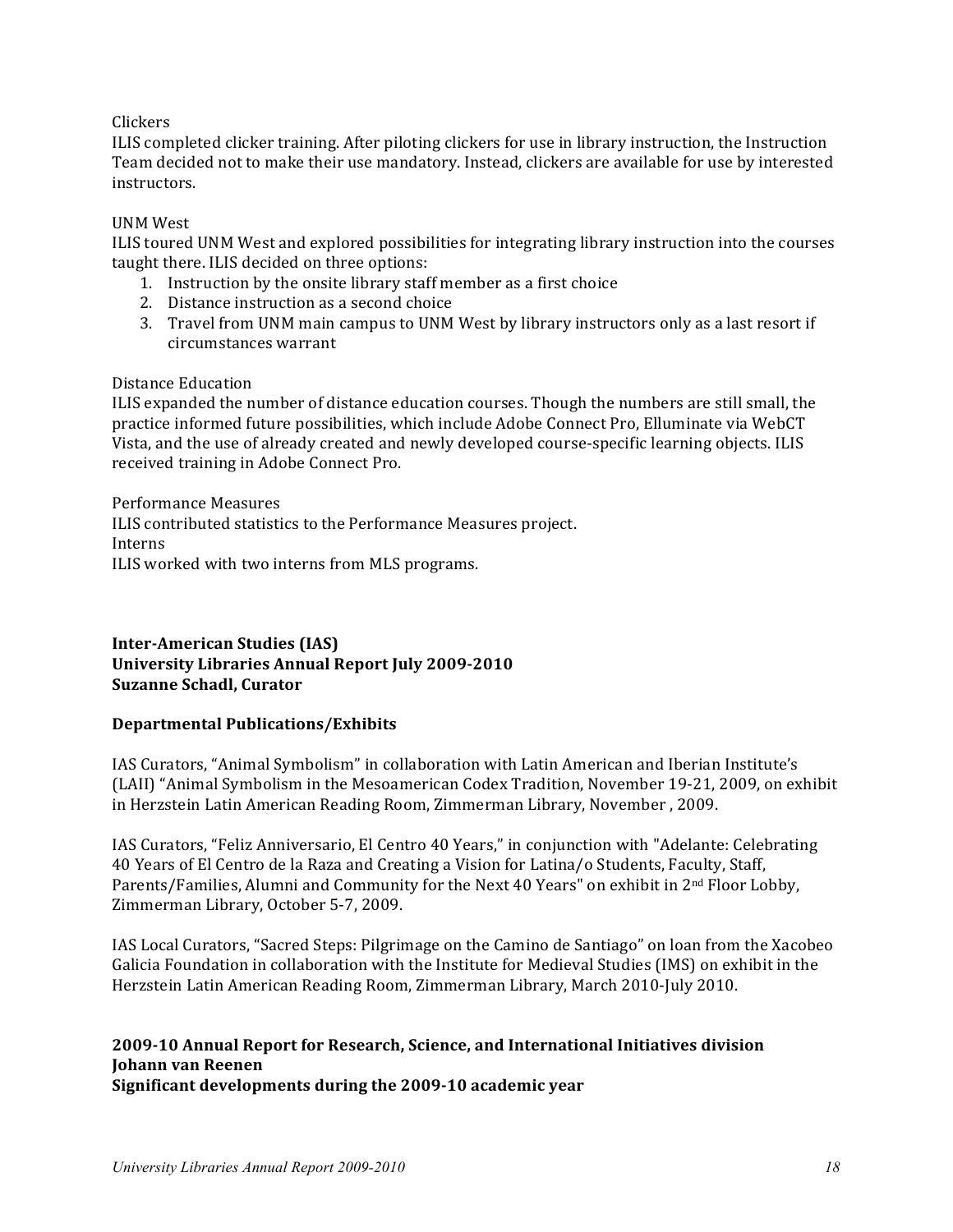Community outreach: The 2010 *Summer Sunset Lecture Series* emphasized events that brought young adults and their parents to campus. Cynthia Leitich-Smith, an award-winning author and rising star, according to the *Multicultural Review*, did the June lecture. She writes fiction for everyone, but she has a particular affection for young readers and twenty-somethings. In addition to the SS lecture, Cynthia conducted two workshops for Native American high school students. The July lecture was called "Where have all the Rock Stars Gone? The experience of an immigrant musician struggling to navigate the dangerous seas of the music industry in the midst of its current demise." Matias Pizarro and Keith Sanchez, band manger and singer respectively, spoke about getting into and surviving the music business and their experiences growing up in various Latin American countries in conflict that informed their art.

The *e-Research lecture series* was established as part of the eResearch Center (eRC) planning at the Centennials Science and Engineering Library (CSEL). The first lecture featured two prominent scienctists from the UK speaking on data management and curation issues.in the European Union. Herbert van de Sompel from Los Alamos presented the second lecture on his new project, Memento, that provides a mechanism to access all web archives as well as content management systems (repositories, wikis, the Way-back machine and Internet Archive, etc.). The third lecture was given by Rajan Gupta, also from Los Alamos, speaking on "Geospatial Cognition and Understanding of Global Energy Systems"

The UL played a major role in the UNM Lobo Reading Experience in fall 2009. We created a LibGuide and exhibit to accompany Sam Quinones' *Antonio's Gun and Delfino's Dream*, and arranged a joint project with ALBQ Public Library.

# Research and instruction:

A combined reference/information/circulation service point was developed at CSEL in summer 2010. All branches continued to review and weed their print reference collections and the Collection Development Priorities committee worked on clarifying and streamlining electronic reference sources. The reference tools website was reviewed by a sub-committee that decided to create a Research Guide on this especially to support the VSD.

Instruction continued to grow; in 2009/2010, 35 library staff and faculty taught 807 classes to 13,425 students. For the second year in a row, this reflects a decrease in the number of library staff and faculty teaching (from 39 to  $35 = 10.3\%$  decrease), but a substantial increase in both the number of classes taught (a 7.1% increase) and in the number of students reached (an 11.6% increase). 

Outreach and Ambassador Program activities:

Various training and activities to development of the program were delivered.

- CLIR anthropological investigations: Mark adapted the CLIR workshop on Faculty Research Behavior and began teaching it to all Ambassadors
- The summer Ambassadors Retreat focused on planning for outreach in 2010-11 academic year. Ali Green guided us through setting targets and goals for 2010-11.
- Training in content recruitment for UNM's IRs by Amy Jackson
- Sharing of best practices: The Libguides™ program was renamed Research Guides and the banner and general look-and-feel were redeveloped via a consensus process. In 2009 the 178 guides were viewed 35593 times. The most popular guides were Biology, Latin American and Iberian Studies, Education Research, Art History, History, the Map and Geographic Information Center, and Chemistry.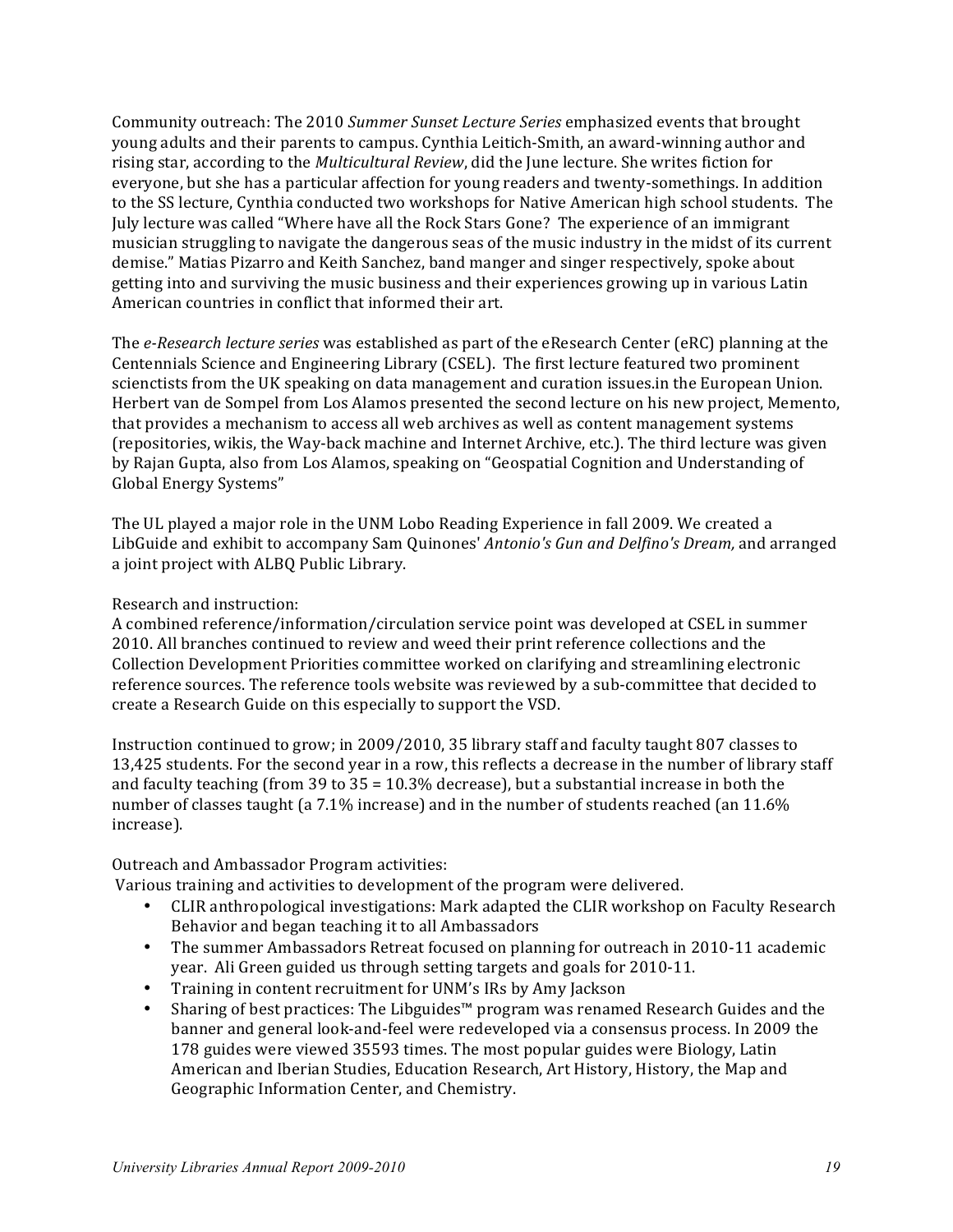# Collection Development Priorities

The Faculty senate Library Committee and the UL worked with the VP for Research who funded the acquisition of the Elsevier Freedom Collection. The UL's Collection development officer, Linda Lewis retired. The CDP decided on a new approach to purchasing monographs, establishing a Purchase-on-request service in tandem with Purchase-on-Demand. Both processes were streamlined with specified guidelines and dedicated suppliers. It was also decided to close payments for accounts by March 1, 2010 so that funds for roll-over can be moved to appropriate Banner accounts. CAS changed all payment, pre-payment, and deposit account due dates to the fall for future years. In May, 2010, the CDP began a review of how we present databases, this included an effectiveness review process for the All-Databases List and to find a new quick search solution. CDP focused on its role and the expectations of ambassadors in the Academic Program Review process. More than 10 APRs were done in 2009-10.

The Archive-It™ software was approved for purchase. It manages and archives large numbers of URLs with sophisticated search tools. Sampling times can be specified and we can identify 300 URLs and crawl 100s of thousands of pages. This is an important way to capture electronic special collections in our areas of strength.

# **Significant plans and recommendations:**

- The eResearch Center (eRC) planning continues with the development of various funding options with the development officer and in relation to the emerging Informatics credit course program.
- Data management services were planned and personnel (Research Data Librarians and Data Librarian for the Humanities) were hired. The program will be developed and tested in greater detail in 2010-11
- Collaboration with the OVPR continued to grow with plans underway to create a working group consisting of the UL's new hires in research data and digital initiatives and the newly hired Faculty Research Support Officers from the OVPR.
- The UL Faculty established a Research Forum program to highlight faculty and staff research, grants, sabbaticals, and other intellectual projects. The first Research Forum was held on July 19, 2010.
- On January 27, 2010 the composition and charge of the UL Curriculum Committee was approved for the emerging Informatics credit program. Efforts are underway to approve courses for a summer institute in environmental informatics (SIII) and a senior information management course, and to raise funds for the SIII.

#### **Outside sponsored research:**

The four year *Latin American Knowledge Harvester* (LAKH)) grant (Co-PIs: Tiano and van Reenen) ended in December 2009. A project summary was submitted and approved and evaluations done. In October 2009 PI- van Reenen was awarded a US Department of Education, Technological Innovation for Foreign Information Access (TICFIA) grant. The LA-ENERGAIA: Energy Policy, *Regulation, and Dialogue in Latin America* project started in October 2009 and will last until 2013. Grants were written with other UNM partners: NSF's ARI-R<sup>2</sup> grant on Academic Research *Infrastructure Improvements for the Centennial Science and Engineering Library* (December/January), a Centers of Science Learning grant (Mid January), a Digital humanities research center grant (June 2010), and the Hidden Collections (June-July) grant was resubmitted to CLIR. Results are still outstanding.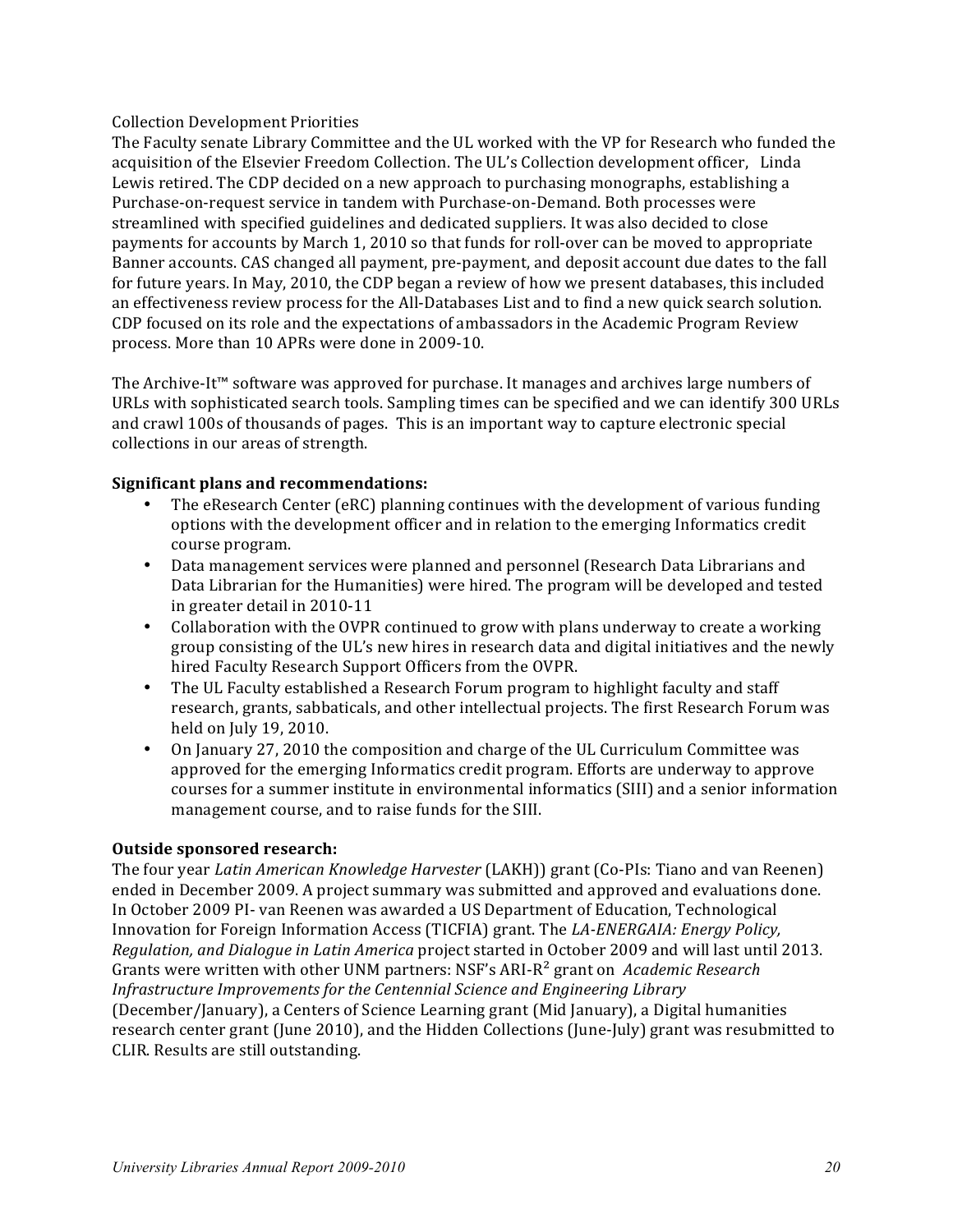# **2009-10 Annual Report for Management and Social Sciences Sue Awe, Director**

# Physical Space

We continue to weed the Parish Collection of paper journals and serials that are available online or where we have very short runs. We also continue to cancel paper journals and serials that are not indexed. Access Services is shifting the entire PML collection due to a request from the Fire Marshall to clear the top shelves. We are continuing to weed the paper Reference Collection in light of new electronic resources and light use that the collection is seeing in recent years. We also weeded the paper Ready Reference down to one shelf. Reducing the number of items and shelves is providing more space for students to study and use their own electronic devices. Weeding also continues in our subject areas in Zimmerman.

# Ambassador Activities/Outreach

Several staff members attended events held by the Anderson School of Management during the school year as well as meeting with individual faculty and graduate students for research assistance. Last summer we all attended Pronto Training, Clicker Training, Libguide Training, and several updates on business databases by vendors and various webinars throughout the year. When folks retire, others pick up their Research Guides so we all maintain quite a few guides. Several of us have created new Research Guides (formerly known as LibGuides) and kept our continuing guides up to date. We are continuing to work with our fellow, Ali Green on Digital Learning Objects; Ali prepared and presented a workshop on Learning Objects in April which was well attended by Ambassadors. We were ready with several to add to the UL homepage in spring of 2010 but LIT could never make it happen. A Research Guide was created to provide access for the Learning Objects. Ali left in May and sent her files to Geoff Petrie. In early summer, the Reference Tools webpage was moved to the Research Guide format.

#### Instruction

We all teach subject specialist courses, FLC's each fall, and English 102's. In Parish, we continue to offer a weekly one-hour workshop on various databases, doing marketing research, finding company information, citing in APA style, etc. Attendance is picking up later in the semesters. During the summer, everyone participated in the CEP tours and LOBO Orientation.

# **Fine Arts & Design Library Outreach and Instruction Annual Report 2009/10 Dean Kinney, Director**

- FADL Ambassadors worked with Circulation staff on extensive weeding projects in journals and in storage areas.
- Staff member continued to assist adding Hemisphere, scholarly journal published by the Dept. of Art History, on DSPACE.
- FADL faculty and staff offered tours to outside-UNM groups including SLA and the Osher Program (through Continuing Education.)
- Outreach & Instruction faculty worked with Access Services to develop and initiate first two art exhibitions of UNM student work.
- FADL Ambassadors taught many sections of English 102 and Freshman Learning Communities.
- FADL Ambassadors taught many sessions of library instruction, and attended many outreach events.
- Faculty and staff participated in interviews of 3 candidates for Architecture Dean.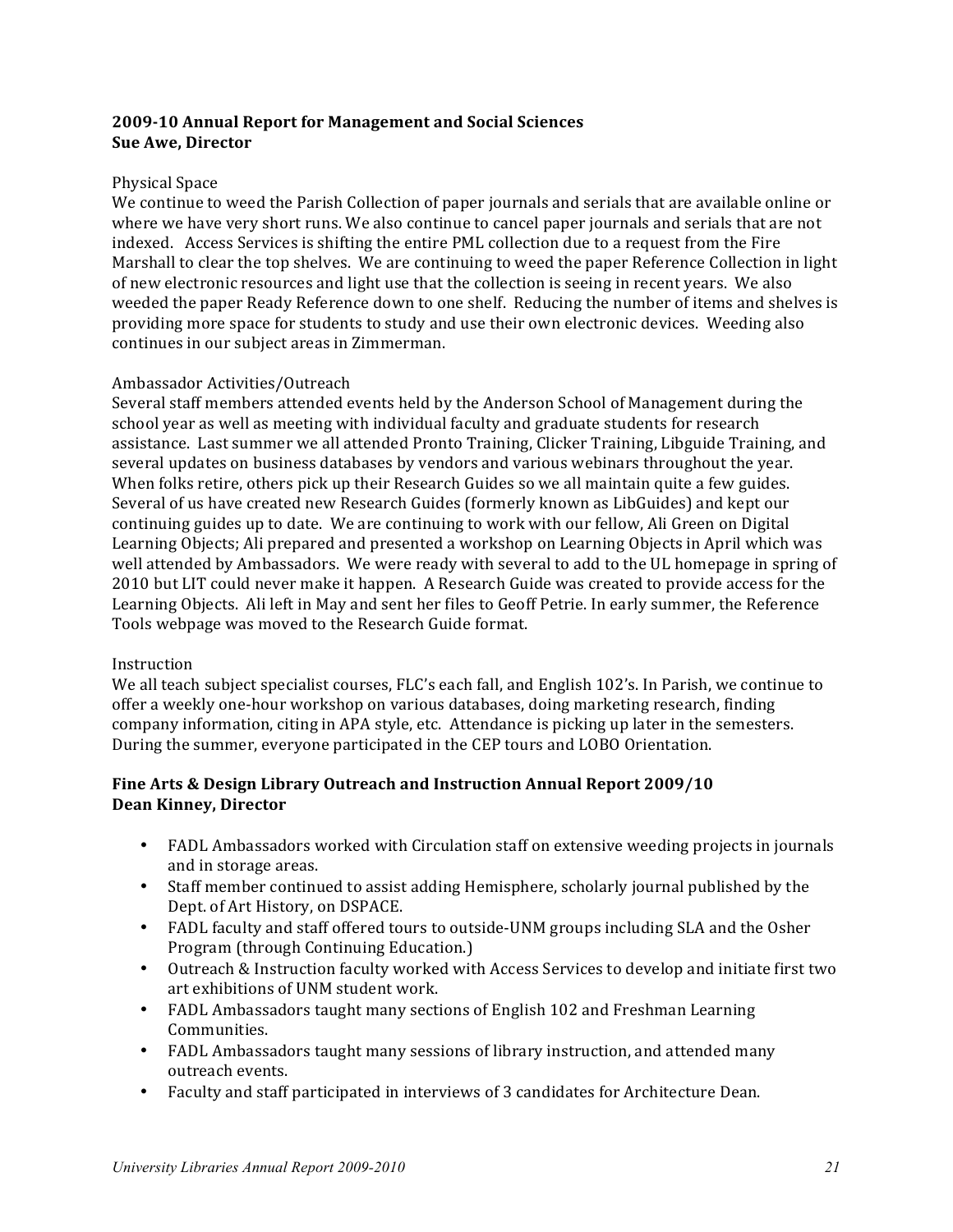• Faculty and staff enthusiastically volunteered and participated in many orientation/welcome events.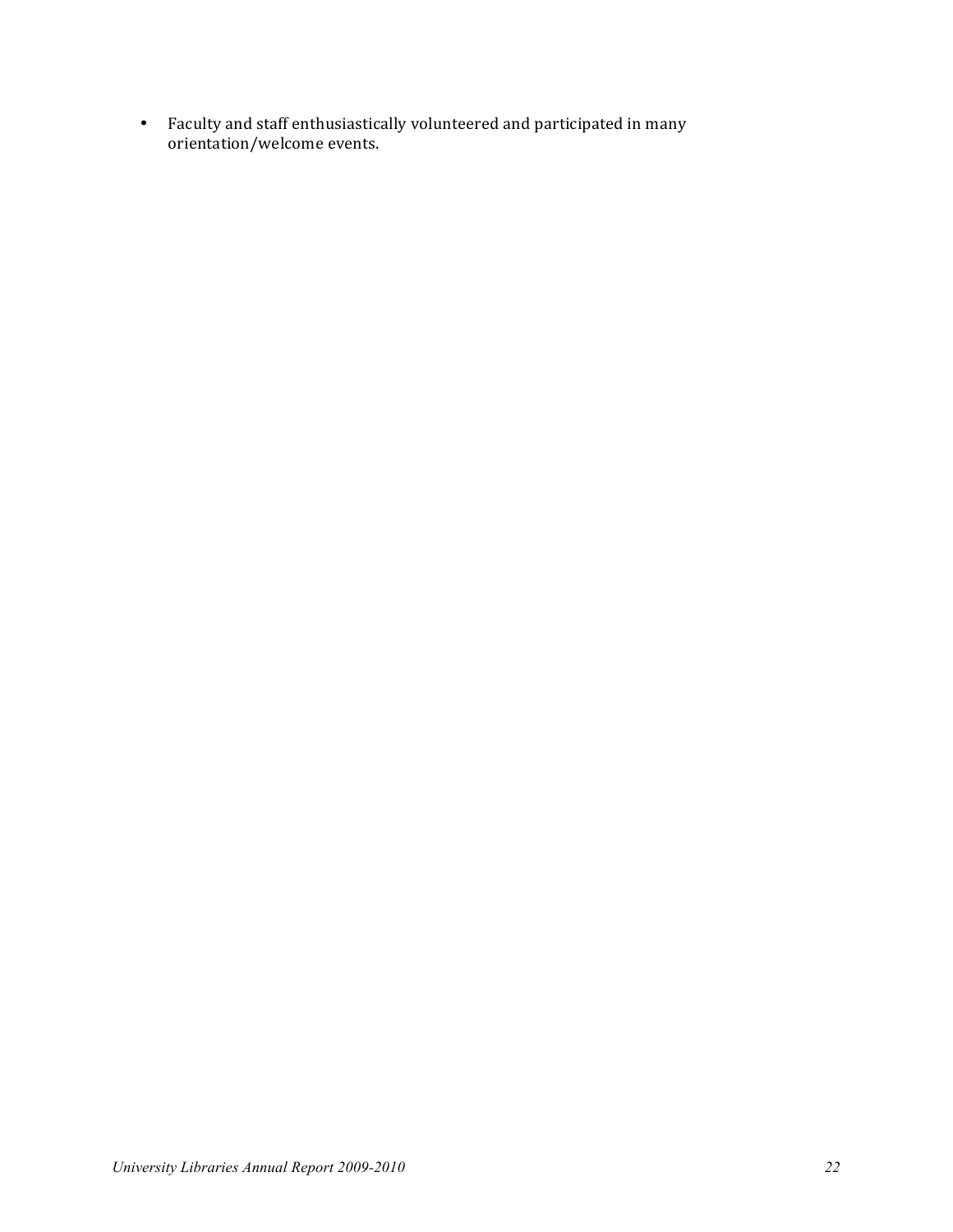# **Faculty and Staff Publications and Professional Activities**

# **Awe, Susan**

Awe, Susan *Going Global*. ABC-CLIO, Libraries Unlimited, Fall, 2009.

Chapter in Book: Statistics and Demography chapter in Guide to Reference. Edited by Denise Bennett. Chicago: ALA, exp. 2011.

Awe, Susan C. "Start-Up Success." Library Journal, 135(8): 34-36; May 1, 2010.

Reviews:

QFinance: The Ultimate Resource. *Booklist*, March 1, 2010, 106(13), p. 92.

E-Business Case Study/Ehtics and Responsibility in Management. Dvds. *Library Journal*, May 1, 2010, 135 (8), p. 50.

Cassell, Kay Ann, and Hiremath, Uma. Reference and Information Services in the 21<sup>st</sup> Century: An Introduction. 2nd ed. *Booklist,* February 1, 2010, 106(11), p. 71.

Wankel, Charles, ed. Encyclopedia of Business in Today's World. Booklist, October 1, 2009, 106(3), p. 89.

Wilson, Richard L., ed. Historical Encyclopedia of American Business. *Booklist*, October 1, 2009, 106(3), p. 89.

Attended: 

International Federation of Libraries Association Conference, August, 2009, Milan Italy

ALA Midwinter, January, 2010, Boston, MA

# **Bedard, Martha**

# **Publications**

**Bedard M.** "Introduction to Our Commitment to Building Leaders: Programs for Leadership in Academic and Special Libraries". Journal of Library Administration 49 (8) (2009): 777-779.

Journal of Library Administration

Guest Editor. *Journal of Library Administration* 49 (8) (2009). Our Commitment to Building Leaders: Programs for Leadership in Academic and Special Libraries

# **Institutional Service**

University of New Mexico. President's Strategic Advisory Team University of New Mexico. Search Committee University Press Director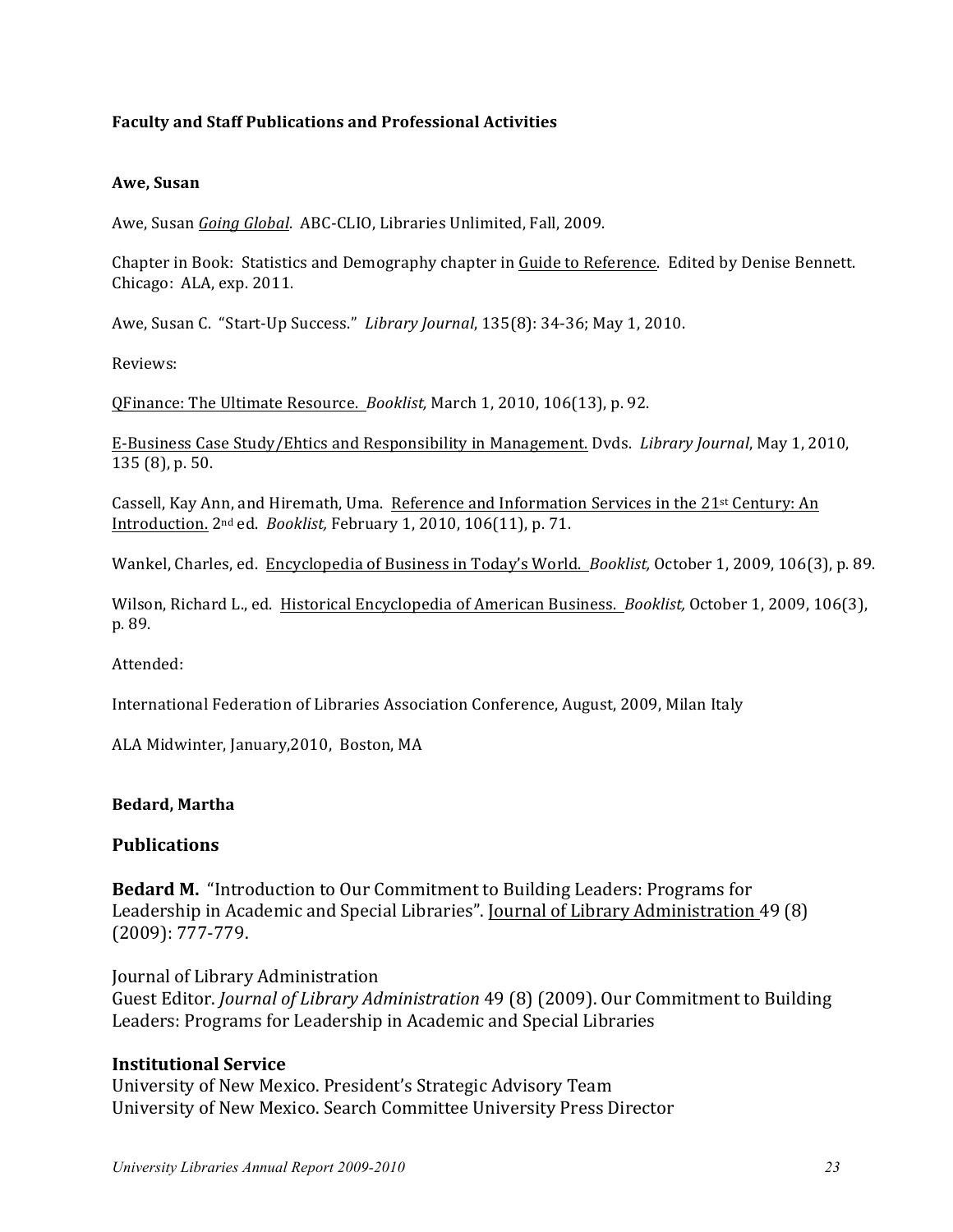# **Professional Service**

Association of Research Libraries E-Science Working Group, 2010 – present Scholarly Communication Steering Committee, 2008 - present

New Mexico Consortium of Academic Libraries President, 2010 – present Legislative Committee, 2007 - present

Greater Western Library Association President- Elect 2010 Board of Directors, 2009 – present

Practical Academic Librarianship Editorial Board, 2010 - present

# **Botts, Carroll**

Professional Activity: Teaching Art History 101, "Introduction to Art." UNM Kirtland Air Force Base, Albuquerque, NM, Fall semester, 2009. Art History 101, "Introduction to Art." UNM Kirtland Air Force Base, Albuquerque, NM, Spring semester, 2010.

#### **Dennis, Nancy**

Our Commitment to Building Leaders: Programs for Leadership in Academic and Special Libraries. Journal of Library Administration, Vol. 49, Nov-Dec, 2009. Co-Guest Editor for issue.

Wilkinson, Frances C.; Linda K. Lewis; Nancy K. Dennis. *Comprehensive guide to emergency preparedness and disaster recovery.* Chicago: Association of College and Research Libraries, 2010.

#### **Desai, Christina M.**

#### **National Service:**

Modern Language Association. MLA International Bibliography. Bibliographer American Library Association. Annual Conference, 2010. Poster Proposal Reviewer. American Library Association, Member. 2000-present. Association for Library Services to Children (ALSC), Member, 2006-present. Literatures in English Section. Member, 2006-present. Education and Behavioral Sciences Section. Member, 2008-present. Association of College and Research Libraries. Member, 2000-present. ACRL Academic Library Services to International Students Interest Group. Member, 2010-present. International Board on Books for Young People, United States Section (USBBY). Member, 2004present.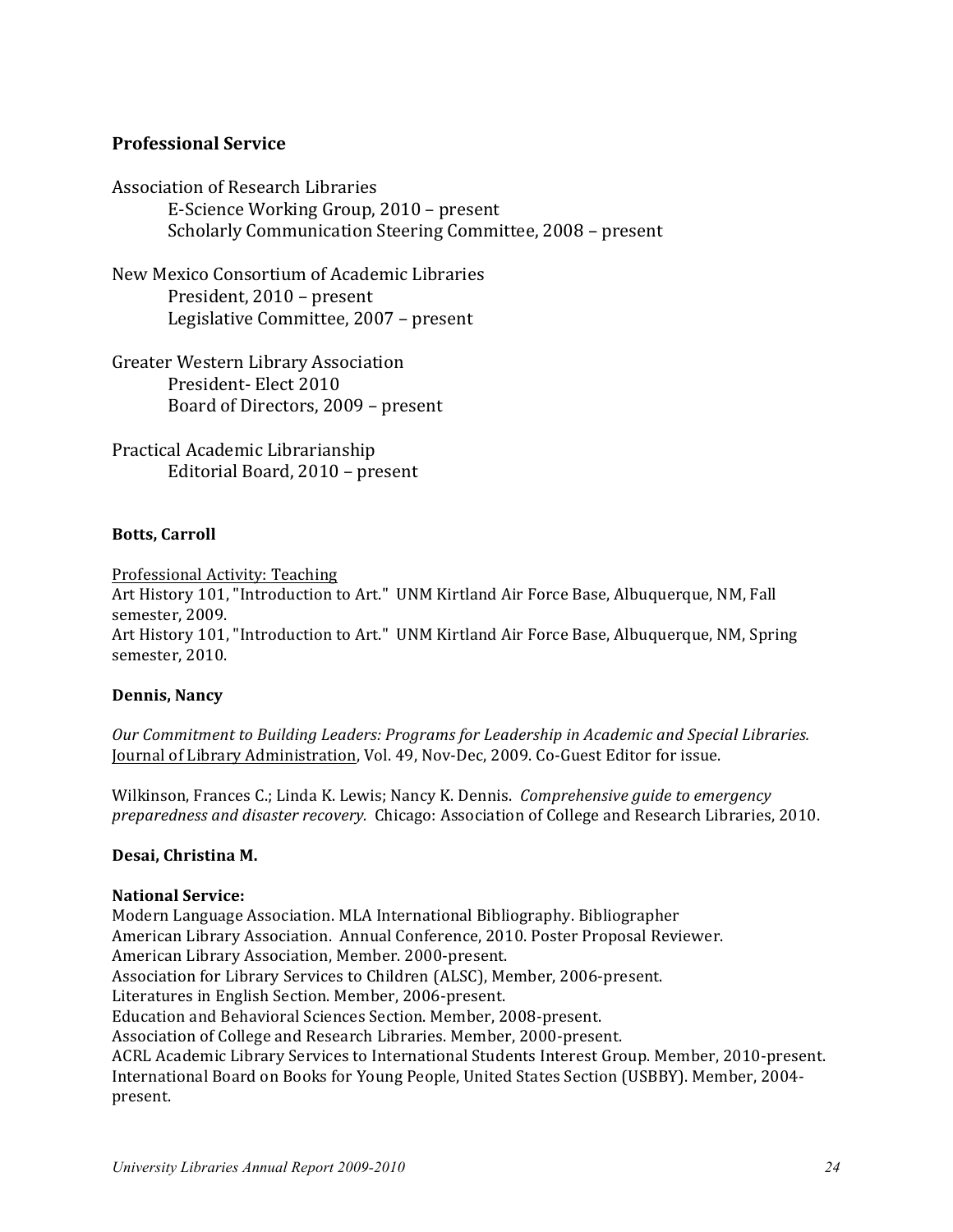# **Emmons, Mark**

# **Publications**

"Engaging Sources: Information Literacy and the Freshman Research Paper, Part 1." *LOEX Quarterly, 36*(4), 8-9, 12 (2010). Co-authors: Wanda Martin, Carroll Botts, Cassandra Amundson.

"Teaching Information Literacy Skills to Prepare Teachers Who Can Bridge the Research to Practice Gap," Reference & User Services Quarterly v49 n2 (Winter 2009). Co-authors: Elizabeth B. Keefe, Veronica M. Moore, Rebecca M. Sánchez, Teresa Y. Neely, Michele M. Mals.

"Film," a chapter in *RCL: Resources for College Libraries*, edited by Marcus Elmore. New Providence, N.J.: R.R. Bowker & Chicago, IL: American Library Association, 2007. Co-author: Jane Sloan. [Available as a book chapter and as a portion of a database] I am now the sole editor for the film section, responsible for annual revisions and updates (revised and updated; 2010).

#### **Professional Activities**

Association of College & Research Libraries (ACRL) – elected At-Large Board member

# **Jackson, Amy**

# **Professional Activities**

#### Peer Reviewed Publications

Han, Myung-Ja, Christine Cho, Timothy W. Cole, Amy S. Jackson. "Metadata for Special Collections in CONTENTdm: How to Improve Interoperability of Unique Fields through OAI-PMH" in *Journal of Library Metadata* 9, no.3 & 4 (July 2009), p. 213-238.

Book reviews

Jackson, Amy S. Review of Content *Management Systems in Libraries: Case Studies*, edited by Bradford Lee Eden, Lanham, Maryland: Scarecrow Press, Inc. *Technical Services Quarterly*, 27, no.3 (2010).

#### Presentations

Amy S. Jackson and Kevin Comerford, Kelcy Sheperd. Metadata panel discussion. Summer Educational Institute for Visual Resources and Image Management, June 9, 2010. Amy S. Jackson. "CONTENTdm and OAI-PMH: How to Optimize Content Discovery." CONTENTdm: An Amigos Online Conference, Online, February 19, 2010. Amy S. Jackson. "Exporting Metadata through OAI-PMH." New Mexico Metadata Day, UNM Library, March 19, 2010 and NMSU Library, March 26, 2010.

#### Grants

Amy Jackson, Principal Investigator. "Digitizing New Mexico's Federal Music Project", awarded from the New Mexico Historical Records Advisory Board. Duration: July 1, 2010-June 30, 2011. Purpose: digitize songbooks and archival resources of the New Mexico Federal Music Project.

Service to the profession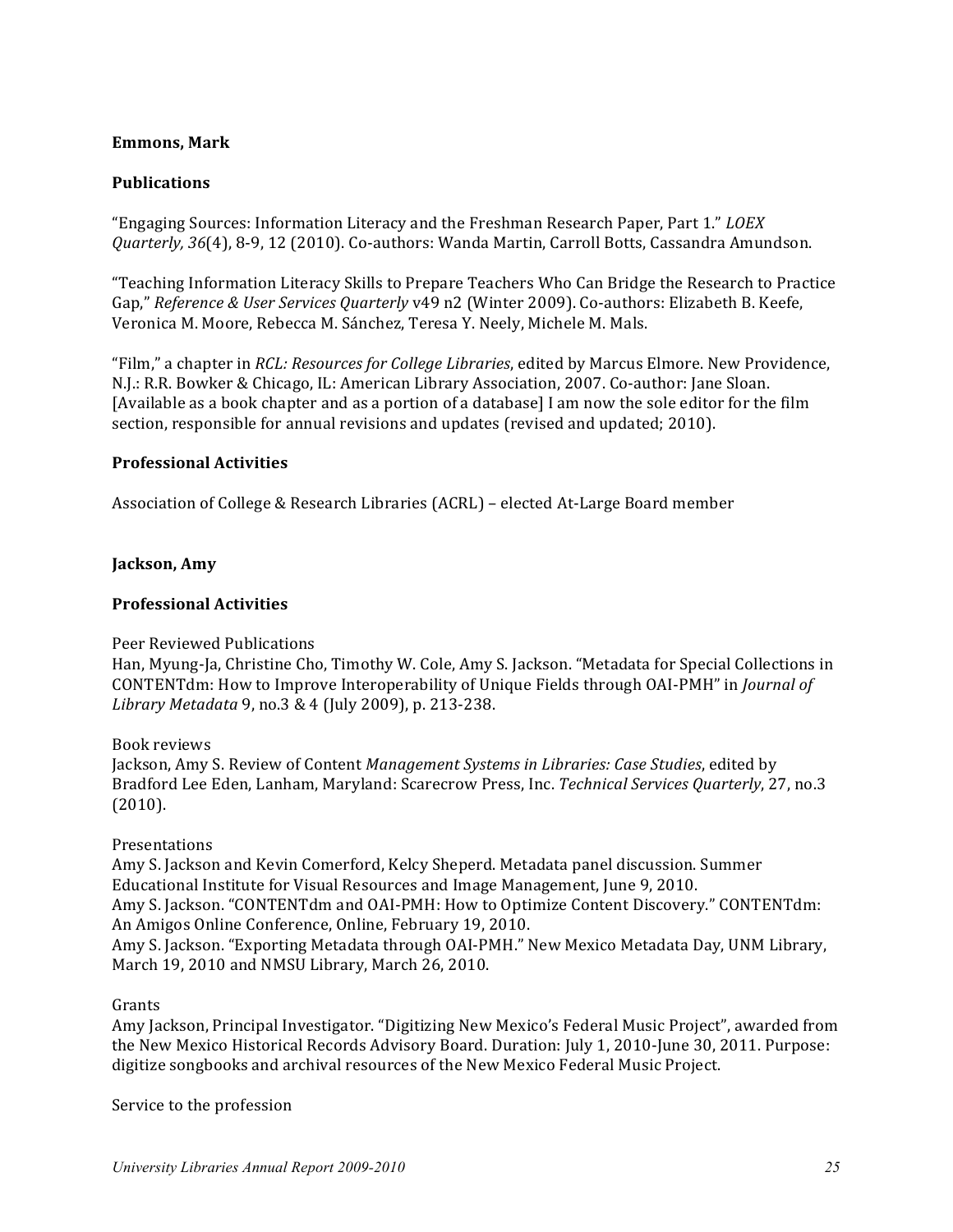Chair, New Member's Interest Group, Association for Library Collections and Technical Services Committee member, Council on Regional Groups, Association for Library Collections and Technical Services

Intern, Publications Committee, Association for Library Collections and Technical Services

Conferences attended

American Library Association, MidWinter Meeting, Boston, MA, January 2010 CONTENTdm: An Amigos Online Conference, Online, February 19, 2010 American Library Association, Annual Conference, Washington DC, June 2010 International Symposium on Digital Libraries, ISTEC conference, Albuquerque, NM, October 2009

#### **Kinney, Dena**

Presented "Improving Outreach to Graduate Students: Learning from Grad Fellows" at ARLIS-NA (Art Libraries of North America) Annual Meeting, Boston, MA. April 24, 2010

#### **Keating, Katheleen**

"Reference Services: A Changing Landscape" New Mexico Library Association Conference, Ruidoso Convention Center, April 9, 2010.

"By the Numbers: Gathering and Using Statistics." Co-presenters: Paulita Aguilar & Cindy Able-Morris. Visual Resources Association Conference, Atlanta, GA, March 18, 2010. (Blind referee)

#### **McLean, Clark**

Library and Information Technology Association National Forum, St. Lake City, Utah, October 2009.

#### Lubas, Rebecca L.

#### **Publications**

"Defining Best Practices in Electronic Thesis and Dissertation Metadata," *Journal of Library Metadata*, Volume 9, Issue  $3/4$  July 2009, pages  $252 - 263$ .

IFLA Conference Proceedings 2009 "Do you speak Multimedia Metadata?" 27 August 2009. "Katalogimi I formateve te ndryshme ne Universitetin Nju Meksiko," Biblioletra, Viti 6, Numberi 2, 2009, pages 6-9. Albanian translation of the IFLA paper, published in the journal of the National and University Library of Kosova.

Outside Conference Presentations

- IFLA 2009 presented paper, "Do you speak Multimedia Metadata?" on 27 August
- ISTEC 2009 preconference workshop: "A **Metadata Primer for Digital Libraries"** A halfday overview of the types of metadata, how digital repositories use metadata, and how to choose the right metadata standard for your content. 26 October 2009
- ISTEC 2009 presentation: "**Creating Collaborative Communities of Metadata Practice**" presented on 27 October 2009
- **"What's the New Thing? Library Thing!" -- New Mexico Library Association** 8 April 2010. Ruidoso, NM.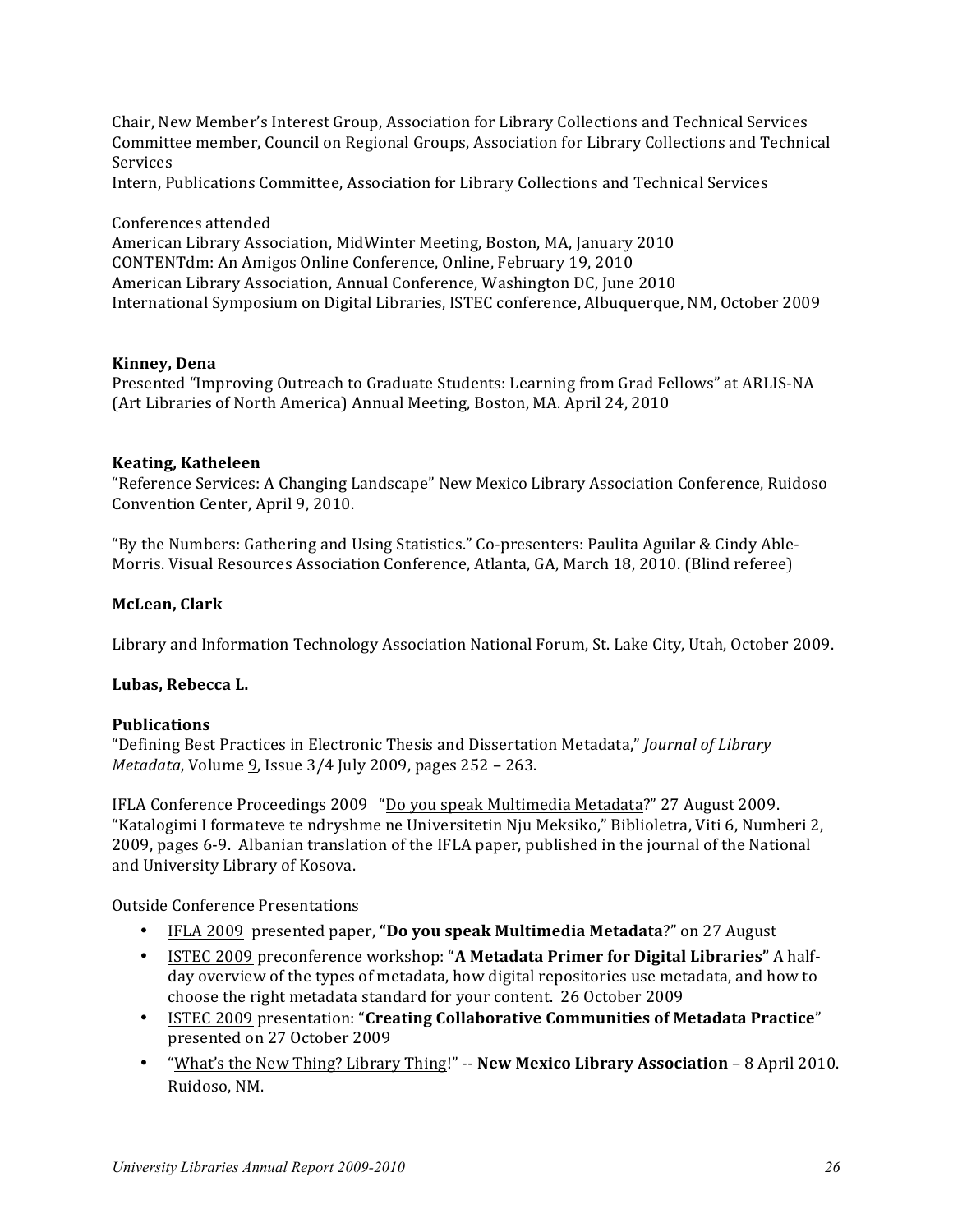- "Crash Course in E-Resource Cataloging" -- **New Mexico Library Association** preconference workshop - 6 April 2010, Ruidoso, NM.
- "Boot Camp for the 21<sup>st</sup> Century Metadata Manager" **American Library Association Annual Conference** 28 June 2010, Washington, DC. Organized Panel Presentation and served as one of the presenters.
- •

Outside Professional Activities

• Program for Cooperative Cataloging Standing Committee on Automation (Appointment, 2008-2011 term)

# **Neely, Teresa Y.**

Neely, Teresa Y. "Assessing Diversity Initiatives: The ARL Leadership and Career Development Program." *Journal of Library Administration* 49, no. 8 (November 2009): 811-835.

Schultz, Anne D., and Teresa Y. Neely. "Case 7: University of New Mexico: A Case Study in Recovery and Return of Library Collections." In *Comprehensive Guide to Emergency Preparedness and Disaster Recovery*, edited by Frances C. Wilkinson, Linda K. Lewis, and Nancy K. Dennis, 160-182. Chicago: Association of College & Research Libraries, 2010.

# **Quinn, Aimée**

Quinn, Aimée C., Tanya Finchum, and Charles E. Malone. "Government Documents Collection Development and Management" in Encyclopedia of Library & Information Sciences,  $3^{rd}$  edition edited by Marcia J. Bates and Mary Niles Maack. New York: The Encyclopedia Group Taylor & Francis, 2010.

# **Schadl, Suzanne**

# *Peer Reviewed Publications*

Suzanne Schadl and Claire-Lise Bénaud "Exile and Montage: Josep Renau's reckoning with community and self" 2010 in *Sin Frontera: Revista Académica y Literaria*, Spring 2010 *http://ufsinfronterasp2010.weebly.com/fractal-acadeacutemico.html*

# *Refereed Publications*

Conference Proceeding, SALALM (Seminar of the Acquisition of Latin American Library Materials) Berlin, Germany 07/09, Suzanne Schadl with Claire-Lise Bénaud "Renau's Mexican Exile: Political and Artistic Crossings"

http://www.iai.spkberlin.de/fileadmin/salalmdocs/Josep%20Renau%27s%20Mexican%20Exile.p df

# **Outside Professional Activities**

Suzanne Schadl, **Reviewer**, RCL Latin American History Review, August 2009

Suzanne Schadl, **Presenter** "Embracing the Labyrinth: creating dynamic and deliberate digital archives" Presented at V International Symposium on Digital Libraries (V SIBD), Albuquerque, NM, 10/09.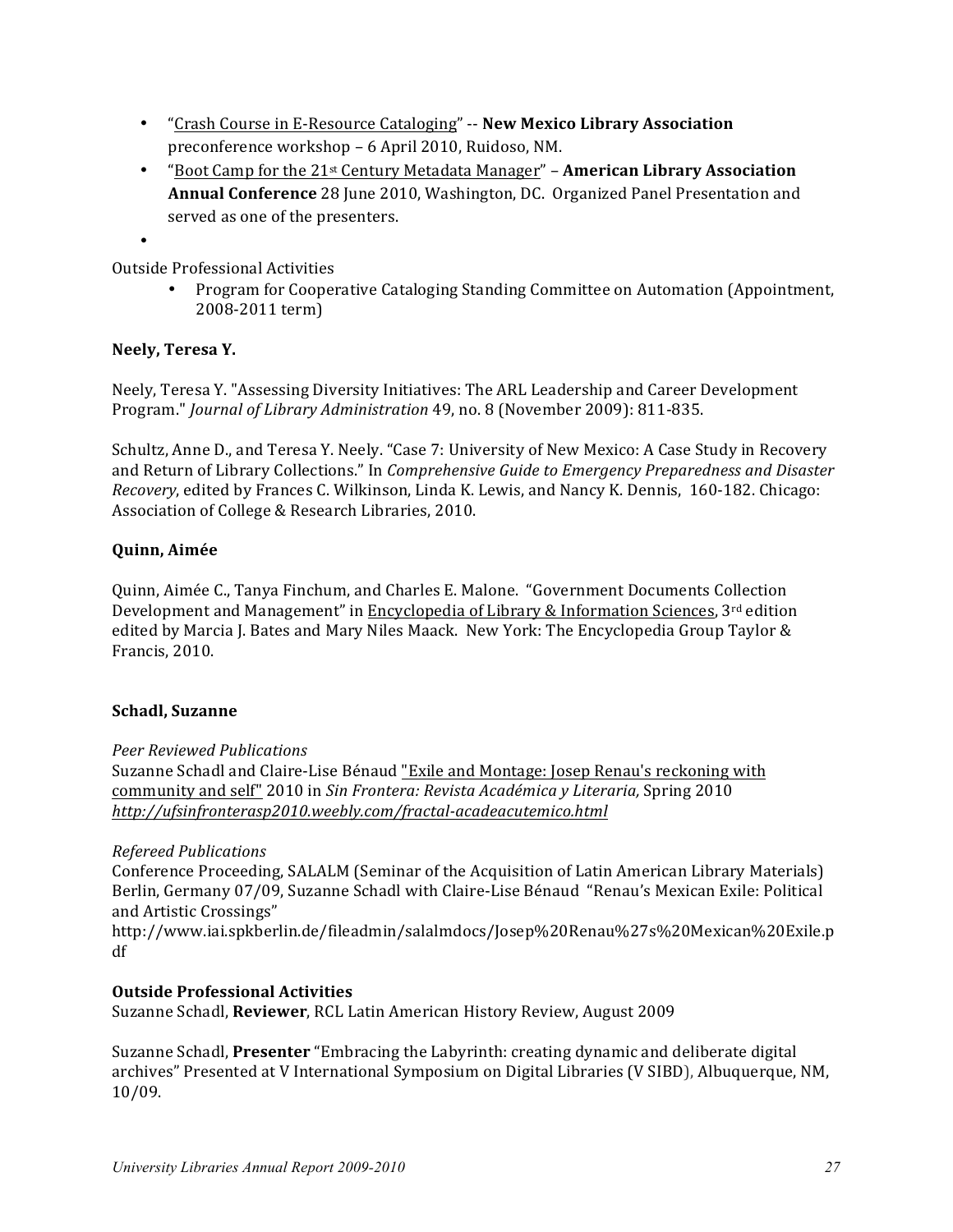Suzanne Schadl, **Presenter**, "Embracing the Labyrinth: creating dynamic and deliberate digital archives" Presented at V International Symposium on Digital Libraries (V SIBD), Albuquerque, NM, 10/09

Suzanne Schadl, Organizing Committee, "Animal Symbolism in the Mesoamerican Codex Tradition," Conference November 19-21, 2009

Suzanne Schadl, Chair, Operation's Committee, Latin American and Iberian Institute

Suzanne Schadl, **Representative** (UNM) **Latin Americanist Research Resources Project (LARRP)**, Center for Research Libraries.

Suzanne Schadl, **Representative** (UNM) Latin American Microform Project (LAMP), Center for Research Libraries. 

#### **Outside Sponsored Research**

*Coordinator's Grants:*

Course Development Grant, \$600.00 Graduate Methods for Latin American Studies, Provided through TITLE VI funding at the Latin American and Iberian Institute, University of New Mexico, June 2010

Collection's Manager, under the direction of PIs: Johann van Reenen, UL/UNM, and Susan Tiano, LAII / UNM, US Department of Education, Technological Innovation for Foreign Information Access program (TICFIA) four year grant, beginning October 2009, \$187,000. "La Energaia: Energy Policy, *Regulation and Dialog in Latin America.*

#### **Silbergleit, Beth**

#### **Professional Activities:**

Governor's appointee to New Mexico Historical Records Advisory Board Local Arrangements Committee member for Society of Southwest Archivists annual meeting

#### **Grants:**

National Historical Publications and Records Commission: Project Archivist for \$50,175 grant to process and publicize the Americans for Indian Opportunity/LaDonna Harris collection.

#### **Wilkinson, Frances C.**

#### *PUBLICATIONS:*

 Monographs:

• *Comprehensive Guide to Emergency Preparedness and Disaster Recovery*. Chicago, IL: American Library Association (ACRL), 2010. (Co-authors: Linda Lewis and Nancy Dennis.)

#### *PRESENTATIONS:*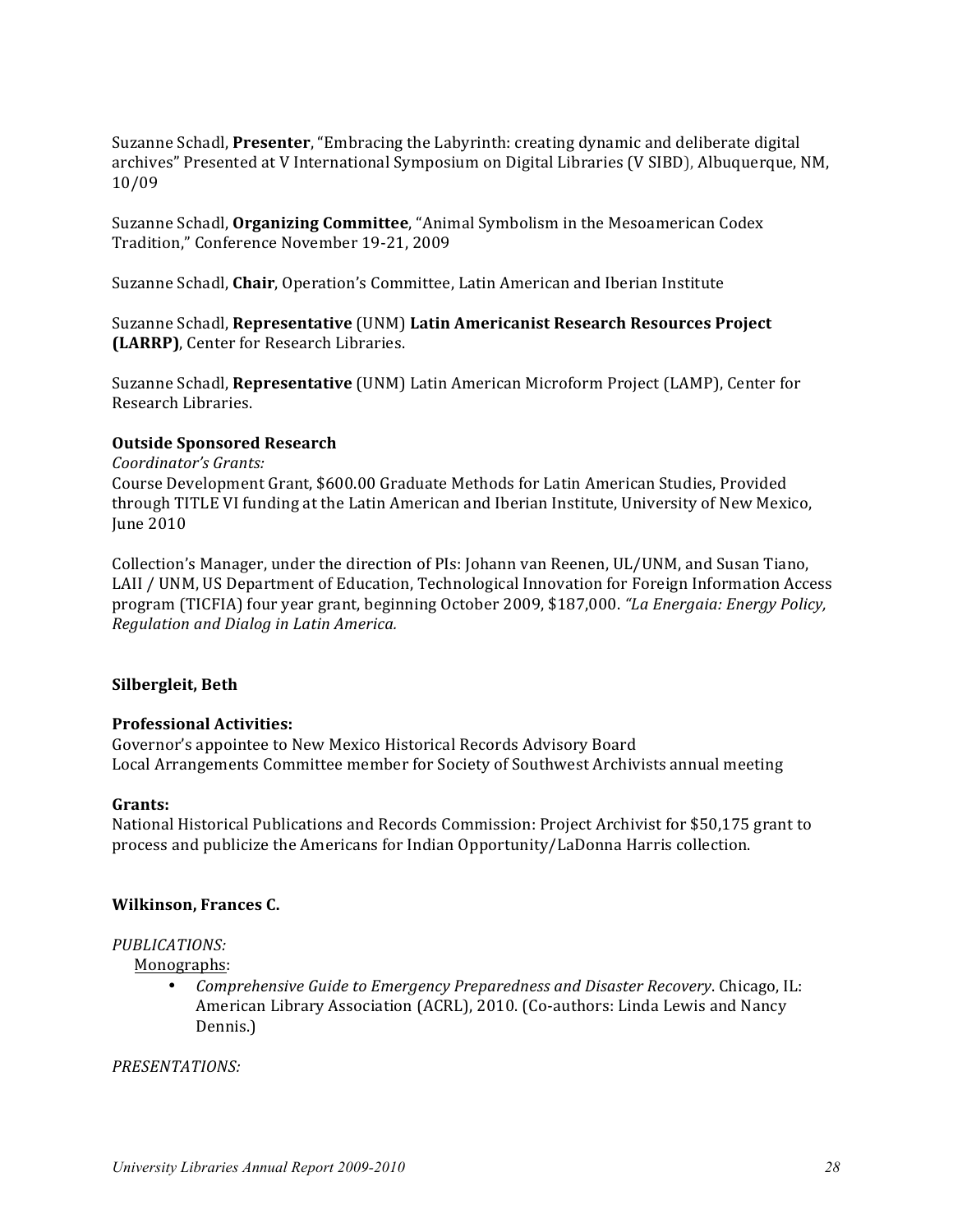• Presenter, New Mexico College and University Workshop: The Road to a Safer Campus, "Zimmerman Library Fire: A Case Study on Quick Response, Evacuation, Repair, and Claim Processing," August 2009.

# *CONFERENCES ATTENDED:*

• New Mexico Library Association Conference in Ruidoso, NM.

# *COMMITTEES:*

**National Service:** 

• American Library Association, Association of College and Research Libraries, Assessment Committee, member.

# University Service:

- Faculty Senate Budget Committee, member.
- Faculty and Staff Benefits Committee, member.
- Ombuds/Dispute Resolution Service (formerly Faculty Dispute Resolution), mediator.